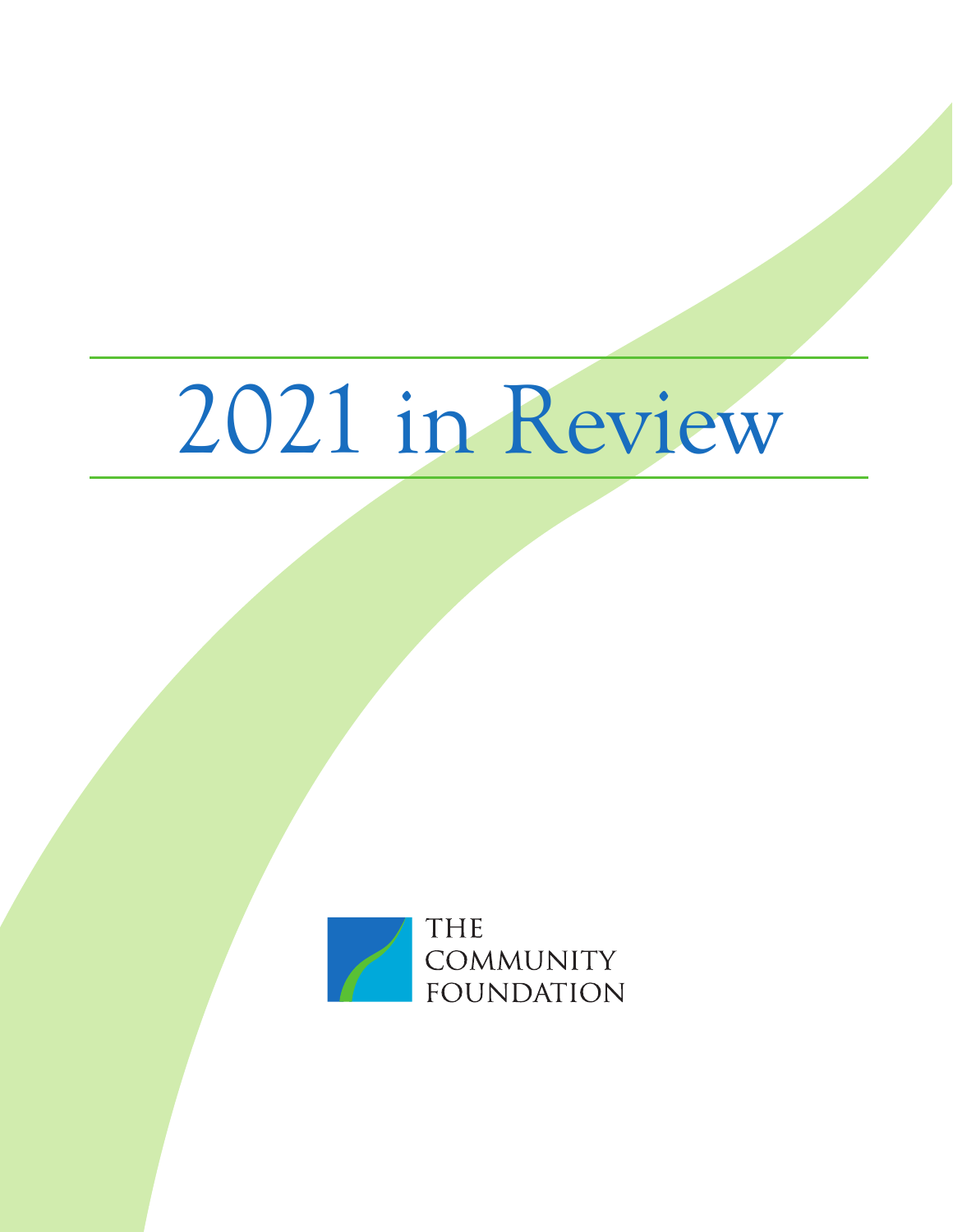

## Table of Contents

|                                                                | 10 |
|----------------------------------------------------------------|----|
|                                                                | 16 |
| <b>Funds That Support The</b><br>Community (Forever Funds)  18 |    |
| Funds That Support Causes  18                                  |    |
| Funds That Support Charities  19                               |    |
|                                                                |    |
|                                                                |    |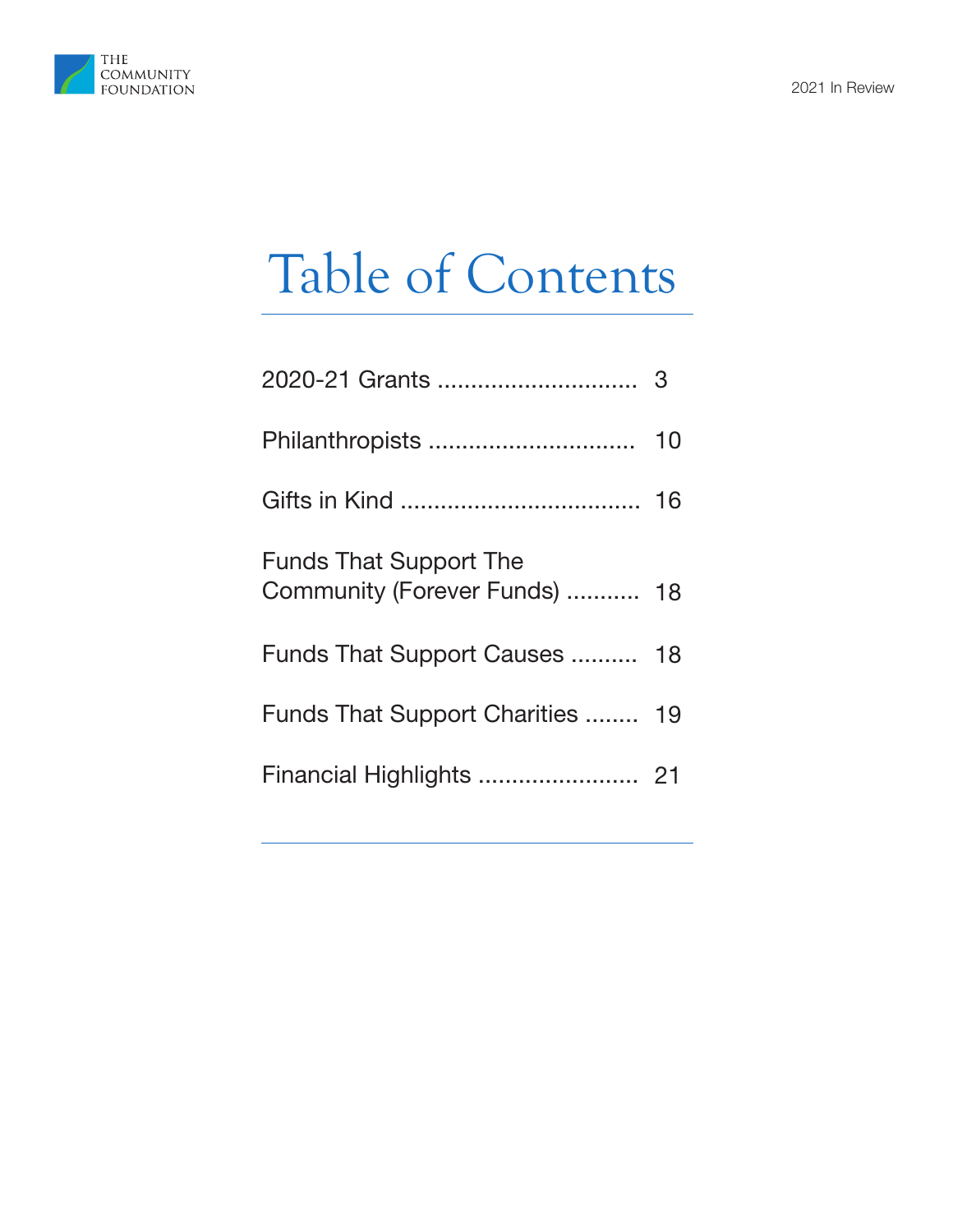## *Investing in Positive Change*

Two overarching goals drive our competitive grantmaking - creating an equitable community and strengthening our region's vitality. This focus helps us and our community partners close achievement and opportunity gaps in city schools, foster racial understanding, tackle the root causes and devastating impacts of poverty, as well as support the arts, advance environmental justice and sustainability, preserve historical assets, and promote successful aging.

From April 1, 2020 to March 31, 2021, the Community Foundation's board of directors approved the following competitive grants (categorized under the two main goals and each of their three action areas). Forever (unrestricted) and field of interest funds make possible most competitive grants.

A number in parentheses indicates how many grants were received during the one-year period for the same program and are included in the grant total. Symbols listed in the key at the bottom of pages indicate grants from funds that have their own application processes. Learn more about our grants at *racf.org/Grants.*

#### CREATING AN EQUITABLE **COMMUNITY**

#### \$2,828,330

#### Closing Academic Achievement and Opportunity Gaps

#### \$2,399,108

*Making a significant and sustainable reduction in academic achievement and opportunity gaps as experienced by many children, with emphasis on children living in the City of Rochester.*

441 Ministries: New City Cafe Apprenticeship Program, \$8,250\*

540WMain: 4-H at 540WMain, \$7,500\*

A Magical Journey Thru Stages: Theatre Immersion for Our Youngest Participants, \$9,000\*\*

Agri-Business Child Development: Remote Services and Virtual Learning Initiative, \$4,710°

Allendale Columbia School: summerLEAP Program, \$15,000\*\*

Arc of Wayne: Curriculum Enhancements at Roosevelt Children's Center, \$4,868°

The Avenue Blackbox Theatre: Youth Fellowship and Friends, \$15,000\*\*

Best Buddies New York: School Friendship Program, \$15,000\*\*

Big Brothers Big Sisters of Greater Rochester: MentorU, \$15,000\*\*

Catholic Charities of Livingston County: HOPE Youth Mentoring, \$7,855\*\*

#### Catholic Charities of Wayne County:

- Childhood Counseling and Intervention Program, \$112,500◊◊
- College Bound, \$35,000◊◊

Consumer Credit Counseling Service of Rochester: Go for Gold Youth Financial Education Program, \$8,000\*

Celebration of Life Community: Help Me Read One-on-One Tutoring, \$11,550\*\*

#### Center for Teen Empowerment:

- Intergenerational History Ambassadors Exhibit, \$7,500\*
- Neighborhood Youth Organizing Initiative, \$75,000 (2)\*\*

#### The Children's Agenda:

- Advancing Outcomes for Children Through Advocacy, \$75,000 (2)\*\*
- ROC the Future, \$40,250

#### Children's Institute:

- Behavioral Supports for Children, \$55,000
- Rochester Early Childhood Assessment Project, \$30,000
- Support of Pre-K Families in Response to COVID-19 Safety Needs, \$99,670
- Youth Program Quality Improvement Initiative, \$23,000

Coordinated Care Services, Inc.: Capacity-Building Project for Youth Program Quality Improvement Initiative, \$25,000

Flower City Arts Center: Youth Photography and Writing Program, \$12,000\*\*

Freedom Scholars Learning Center: Learning Pods, \$10,000

Friends & Foundation of the Rochester Public Library: Safe to be Smart, \$10,000\*\*

Garth Fagan Dance: Dance2B Program, \$10,000\*\*

Geva Theatre Center: P.L.A.Y. (Performance=Literature + Art + You) Program, \$15,000\*\*

Greater Rochester After School & Summer Alliance: Operating Support for Out-of-School-Time Coordination, \$370,000 (2)

Greater Rochester Parent Leadership Training Institute: Civics and Leadership Training Program, \$50,000 (2)

#### Greater Rochester Summer Learning Association: summerLEAP Early Pre-K to

3rd Grade Initiative, \$15,000\*

Hillside Children's Foundation: Parents As Teachers Program for Providers, \$25,000

Hope Hall: Career Development and Occupational Studies, \$10,000\*

<sup>0</sup>Includes support from the Muriel H. Marshall Fund for the Aging

∆Includes support from the Ralph C. Wilson, Jr. Legacy Fund for Youth Sports

<sup>&</sup>quot;Includes support from the John F. Wegman Fund<br>\*\*Includes support from the Joan and Harold Feinbloom Supporting Foundation (and the Sullis Fund metallis Fund<br>Nucludes support from the Muriel H. Marshall Fund for the Aqing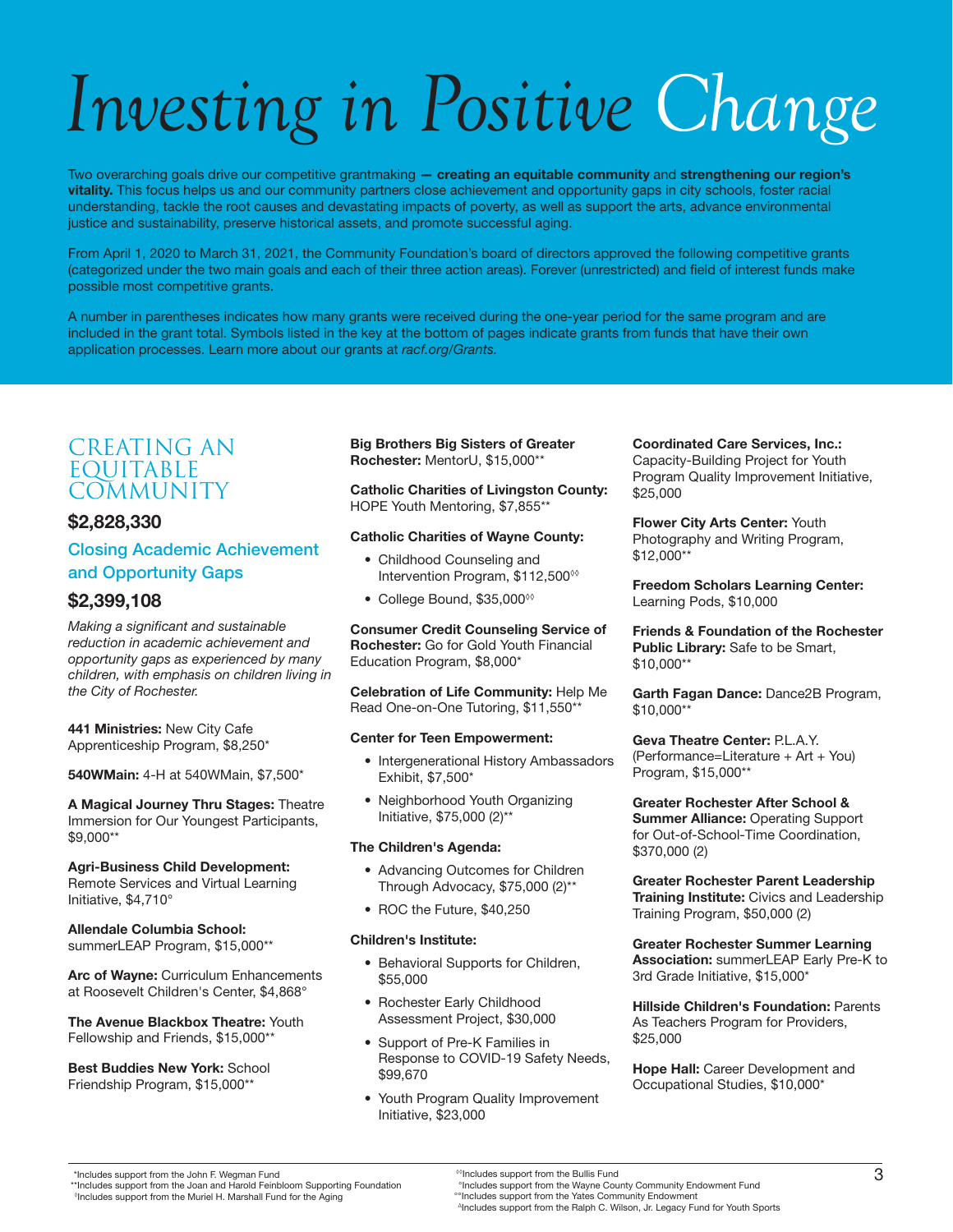Horizons at Harley: Middle School Career Exploration Curriculum, \$10,000\*\*

Jewish Family Services of Rochester: Pencils & Paper, \$7,855\*\*

Macedon Public Library Fund: To Establish an Endowment to Support the Library, \$100,000◊◊

National Audubon Society: Virtual Montezuma STEM Series, \$5,000°

Nettie Bullis and Abram Bullis Scholarship Fund: Scholarships for Palmyra Macedon Graduating Seniors, \$13,000◊◊

New York State Network for Youth Success: Professional Development and Regional Network Support, \$10,000

Palmyra-Macedon Central School District: Trauma-Informed Schools Initiative, \$30,000◊◊

The Partnership for Ontario: Ontario County Youth Court, \$15,000\*\*

PathStone Foundation: Anti-Racist Curriculum Project, \$50,000

Penn Yan Central School District: Family Support Counseling Center, \$1,500°°

Reach Out and Read: Rx for Early Literacy in Rochester, \$25,000

Rochester Childfirst Network: Family Child Care Satellites of Greater Rochester, \$25,000

Rochester City School District: Technology and Internet Access for RCSD Students, \$685,000

#### Rochester Education Foundation:

- College Access and Empowerment, \$20,000
- Resources and Programs for Rochester Students, \$6,800

Rochester Hearing & Speech Center: Teaching Age-Appropriate Language for Kids, \$15,000\*\*

Rochester's Child: Support for Early Childhood Development Initiative, \$45,000

ROCmusic Collaborative: Bringing Music to Rochester Youth, \$4,000\*\*

Sodus Central School District: COVID Education Equity Initiative, \$30,000

St. Peter's Community Arts Academy: Arts For All, \$15,000\*\*

Research Foundation for SUNY: The Soaring Stars Program at SUNY Geneseo, \$10,000\*\*

True North Rochester Preparatory Charter School: COVID-19 Technological Support for Remote Learning, \$20,000

University of Rochester Warner School: Horizons Summer Opportunities for Older Students, \$12,600\*\*

#### YMCA of Greater Rochester:

- Camp Cory Day Camp Scholarships, \$1,700°°
- Dreamseeds: Building Life Skills Through the Arts and Mentorship, \$15,000\*\*

#### Fostering Racial and Ethnic Understanding and Equity

#### \$100,000

*Creating community awareness of racial and ethnic inequities and building sustained, community-based collaborative initiatives that remediate and prevent such inequities.*

Greater Rochester Enterprise **Foundation:** Economic Gardening. \$20,000

Measures for Justice Institute: Community Transparency Portal, \$50,000

Commission on Racial and Structural **Equity: Structural Racism Report for** Monroe County and City of Rochester, \$30,000

#### Partnering Against Poverty

#### \$329,222

*Creating community awareness and understanding and encouraging collaborative efforts to increase prosperity and reduce the effects of poverty. The total includes grants for Holiday Toys (page 7) and Wayne County food pantries (page 6).*

Bivona Child Advocacy Center: Community Closet, \$8,772\*

Cameron Community Ministries: Summer Meals Program, \$2,850

Catholic Charities of Wayne County: Community Clothing Center, \$5,000°

Community Action of Orleans and Genesee: Financial Assistance Grant Program, \$15,000

Connected Communities: Neighborhood-Focused Systems Change, \$65,000

Coordinated Care Services: Trauma-Informed Care Learning Collaborative, \$5,000

Cracker Box Palace: STEADY Work Program, \$5,000°

Empire Justice Center: C.A.S.H. Free Income Tax Preparation Program, \$65,000

#### Family Promise of Greater Rochester (formerly RAIHN):

- Financial Assistance Grant Program, \$4,500
- Prevention, Diversion, and Rehousing Program, \$1,500

Foodlink: Summer Meals "Ice Cream Truck" Delivery Model, \$5,000

Gananda Education Foundation: Backpack Program, \$2,100°

Greentopia: Green Visions Sustainable Revenue Employment Project, \$10,000\*

Greyston: Center for Open Hiring Rochester, \$50,000

House of Mercy: Operating Support, \$1,000\*

Legal Assistance of Western New York: WIC Services, \$5,000°

RESOLVE of Greater Rochester: Survivor Transition Program, \$10,000\*

Rochester ENergy Efficiency and Weatherization (RENEW): Home Energy Efficiency Program With Community Partners, \$50,000

St. Joseph's Neighborhood Center: Financial Assistance Grant Program, \$13,500

Wayne County Rural Ministry Come-Unity Center: Heat + Rental Assistance, \$5,000°

<sup>0</sup>Includes support from the Muriel H. Marshall Fund for the Aging

∆Includes support from the Ralph C. Wilson, Jr. Legacy Fund for Youth Sports

<sup>1/1</sup> ncludes support from the John F. Wegman Fund<br>\*\*Includes support from the Joan and Harold Feinbloom Supporting Foundation (10)<br>The Values support from the Muriel H. Marshall Fund for the Aqing (10) or the Colludes suppo ◊◊Includes support from the Bullis Fund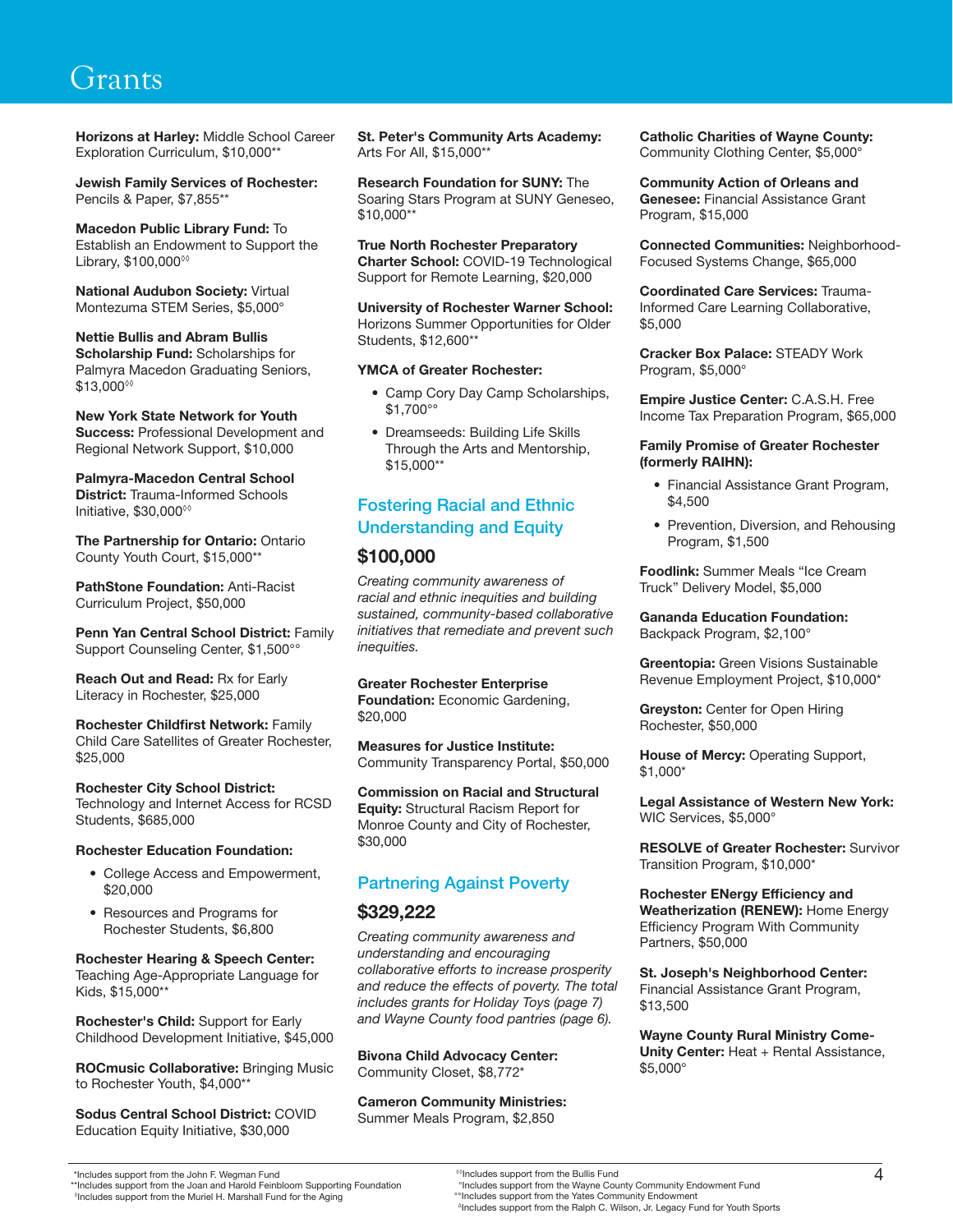#### **STRENGTHENING** Regional Vitality

#### \$902,673

*Supporting a wide array of interests throughout our eight-county region. Total includes Hospice grants (at right) and NeighborGood grants (page 8).*

#### Supporting Arts and Culture

#### \$226,450

*Encouraging vibrant and diverse arts and cultural offerings and improving the capacity of local arts organizations.*

A Magical Journey Thru Stages: Bridges: Youth Theatre for All, \$4,000

Arts Center of Yates County: Rebooting Art, \$1,700°°

#### The Avenue Blackbox Theatre:

- Virtual Arts and A.F.T.E.R. School Program, \$5,000
- Children's Theatre Summer Program, \$7,400\*

The Center for Youth Services: Strings for Success, \$9,000 (2)

Finger Lakes Opera: Bringing More Opera to More People, \$5,000

Fivebyfive: Composer Chats, \$4,500

Flower City Arts Center: Pathway for High School Students of Color in the Visual Arts, \$5,000

#### Garth Fagan Dance:

- Online Youth Programs, \$5,000
- Technology and Safety Equipment, \$4,500

Gateways Music Festival: Support for 2021 Festivals Featuring Classical Musicians of African American Descent, \$25,000

Genesee Valley Council on the Arts: CAMPS Migrant Arts Program, \$5,000

Grupo Cultural Latinos: Time to Dance Showcase, \$5,000

The Hochstein School: Making Music, Making Strides (Ages 3-4), \$4,000

#### Joseph Avenue Arts and Culture

**Alliance: Programs Engaging Underserved** Youth and Families, \$4,000

Publick Musick: Outdoor Pop-Up Concerts, \$4,000

#### PUSH Physical Theatre:

- Generic White Male Workshop on Racial and Gender Equity, \$5,000
- Artist-in-Residence With Villa of Hope, \$7,000\*

Rochester Broadway Theatre League: Improvements to Auditorium Air Ventilation System, \$5,000

Rochester City Ballet: Women's Choreography Initiative, \$5,000

Rochester Contemporary Art Center: Support for 2021 Exhibition Season, \$5,000

Rochester Fringe Festival: Support for 2021 Festival, \$20,000

Rochester Oratorio Society: The Ordering of Moses, \$3,500

Rochester Philharmonic Orchestra: Youth Education Programs, \$5,000

ROCmusic Collaborative: Bringing Music to Rochester Youth, \$5,000

St. Peter's Community Arts Academy: Arts Education Prevails, \$5,000

#### Teaching Artists ROC:

- Afro/Latino Percussion, \$4,000
- AV Assistant Stipend, \$4,000

#### Visual Studies Workshop:

- Documenting the Black Lives Matter Movement, \$46,500
- In this Moment: Revolution, Reckoning, Reparation, \$4,350

Writers & Books: Dark Blue Mondaze Residency Program, \$4,000

#### Hospice Grants

#### \$10,200

*The following nonprofit organizations received grants of \$600 from the Joseph E. Brown Fund to support operations and provide training for hospice volunteers:*

Advent House in Perinton

Aurora House of Western Monroe County in Spencerport

Benincasa in Mendon

Canandaigua Comfort Care Home/ Light Hill in Ontario County

Crossroads House in Batavia, Genesee County

Hospeace House

House of John in Clifton Springs, Ontario County

Isaiah House in Rochester

Journey Home in Greece

Keuka Comfort Care Home in Penn Yann, Yates County

Mt. Carmel House in Hilton

Pines of Peace in Ontario, Wayne **County** 

**Serenity House of Victor, Ontario County** 

Shepherd Home in Penfield

Sunset House in Irondequoit

Teresa House in Geneseo, Livingston County

Webster Comfort Care

<sup>0</sup>Includes support from the Muriel H. Marshall Fund for the Aging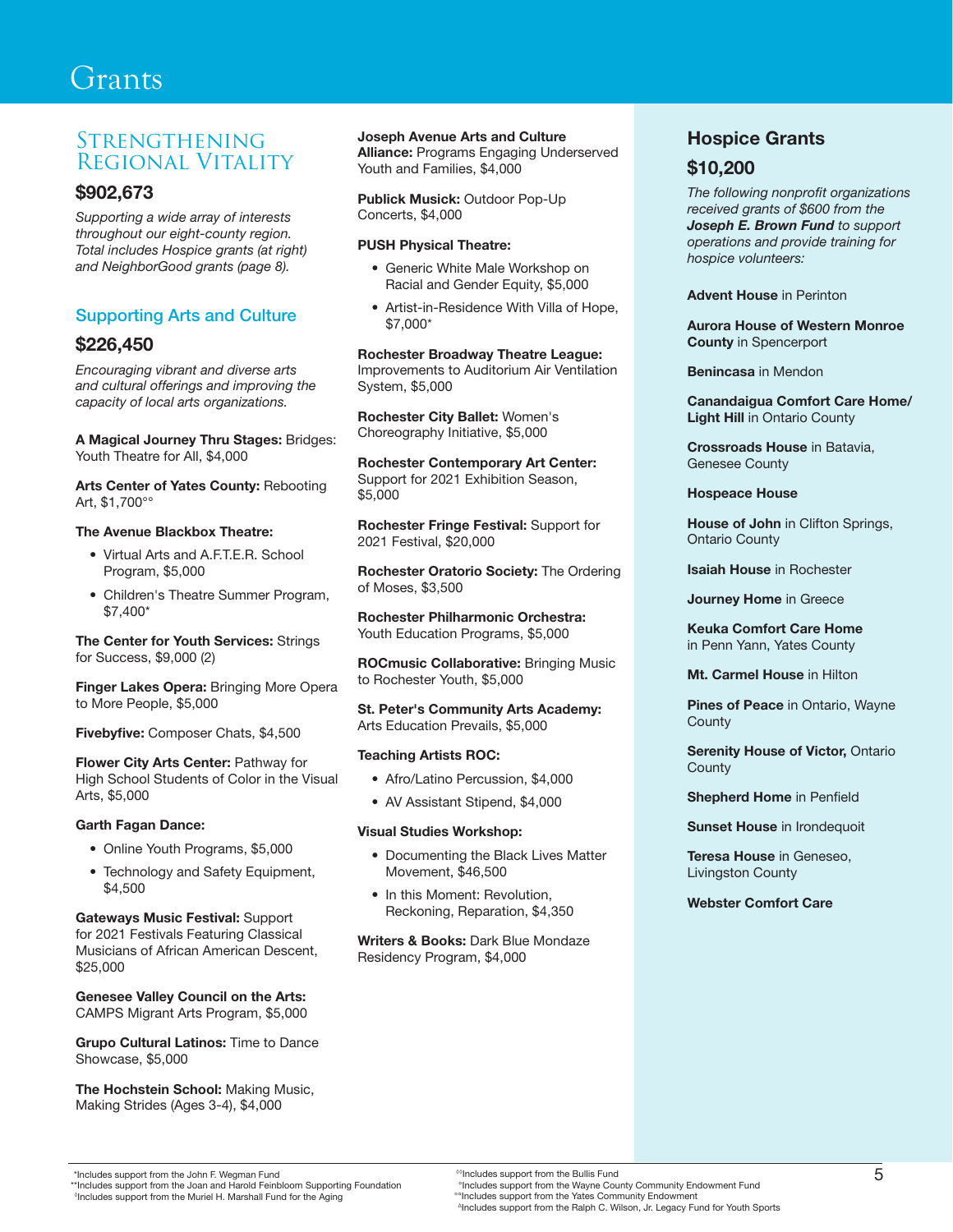#### Preserving Historical Assets

#### \$185,350

*Preserving our region's rich historical assets and promoting educational efforts that build on these assets.*

The Cobblestone Society: Building Restoration 2020, \$10,000

Friends of Ganondagan: Haudenosaunee Healthy Roots, Culture, and Traditions, \$12,450

Greece Historical Society: Cultural Resources Survey of Architecture of Thomas W. Boyde Jr. \$15,000

**Historic Palmyra: Updates to Palmyra** Historical Museum, Erie Canal Depot, and Alling Coverlet Museum, \$15,000◊◊

Ibero American Action League: Los Pioneros Project: Telling our History, \$10,000

Macedon Historical Society: Making the Macedon Academy Handicapped Accessible, \$10,000◊◊

Memorial Art Gallery: Up Against the Wall: Art, Activism and the AIDS Poster, \$15,000

Naples Historical Society: National Register Historic District Initiative, \$10,000

New Bethel CME Church: Exterior Tuck Pointing Bricks and Masonry, \$15,000

Rochester Museum & Science Center: Preserving and Sharing Local History through Inclusive Story Mosaics, \$15,000 Saint Peter's Episcopal Church: Historic Preservation of This Geneva Church, \$10,000

South East Area Coalition: Highland Park Area Historic Districts, \$10,000

Susan B. Anthony Neighborhood **Association: Neighborhood Preservation** Services and Grant Program, \$10,000

Urban League of Rochester: Mapping Black History in Rochester, \$10,000

Williamson-Pultneyville Historical Society: Gates Hall Roof Project, \$15,000

Yates County History Center: Making Events Virtual, \$2,900°°

#### Promoting Successful Aging

#### \$490,873

*Fostering successful aging by helping to create more age-friendly communities.*

Bishop Sheen Ecumenical Housing Foundation: Healthy Housing for Low-Income Senior Households, \$7,500\*

Catholic Charities of Buffalo: Home Visitation Program, \$62,000◊

Catholic Charities Community Services: Renovations of Gavitt House for Aging Residents, \$17,875◊◊

Community Action of Orleans & Genesee: Specialized Transportation Service for Older Genesee County Residents, \$70,000◊

#### Community Food Cupboard of

Rochester: Feeding the Hungry During COVID-19, \$10,000\*

#### Genesee County Office for the Aging

- CallHub, \$11,100◊
- Service Coordination for Marshall-Funded Programs, \$88,000◊
- Marketing Coordination, \$15,500°

Genesee Senior Foundation: Got Groceries?, \$16,775◊

Lifespan of Greater Rochester: Financial Management Program, \$45,000◊

Manor Crest Foundation: Technology for Enhanced Communication, \$5,000°°

PathStone Corporation: Handyman Program for Older Adults in Genesee County, \$60,500◊

Recovery Options Made Easy, Inc.: Overcoming the Digital Divide for Older Individuals With Mental Illness, \$9,373\*

#### Richmond Memorial Library:

- Gratitude Journal Program, \$450°
- The Library Visits Program, \$54,000°

University of Rochster Medicine Noyes Health: Home Safe Home, \$2,000

Veterans Outreach Center: Senior Veterans Program, \$10,000\*

Volunteers of America of Western New York: Cobblestone Senior Connection, \$5,800\*

#### Wayne County Food Pantries

#### \$14,000

*With support from the Bullis Fund, the Wayne County Community Endowment awarded grants to food pantry programs, with more money going to those located in areas with poverty rates higher than 15 percent. The following food-distribution programs received grants of \$1,000:*

Cougar Cupboard, Inc. in Wolcott

Daily Bread Food Pantry in Williamson

Macedon Center United Methodist Church Food Pantry

Macedon Food Pantry

Newark Food Closet

Ontario Food Pantry

Palmyra-Macedon Food Pantry

Red Creek Community Food Cupboard

Sodus Point United Methodist Church Food Pantry

#### Tyre Reform Church Food Pantry

Wayne County Action Program, Inc. serving northern Wayne County

Wayne County Rural Ministry Food Pantry

Williamson United Methodist Church Food Pantry

Wolcott Council of Churches Food Pantry

"Includes support from the John F. Wegman Fund<br>\*\*Includes support from the Joan and Harold Feinbloom Supporting Foundation (and the Sullis Fund metallis Fund<br>Nucludes support from the Muriel H. Marshall Fund for the Aqing

<sup>0</sup>Includes support from the Muriel H. Marshall Fund for the Aging

∆Includes support from the Ralph C. Wilson, Jr. Legacy Fund for Youth Sports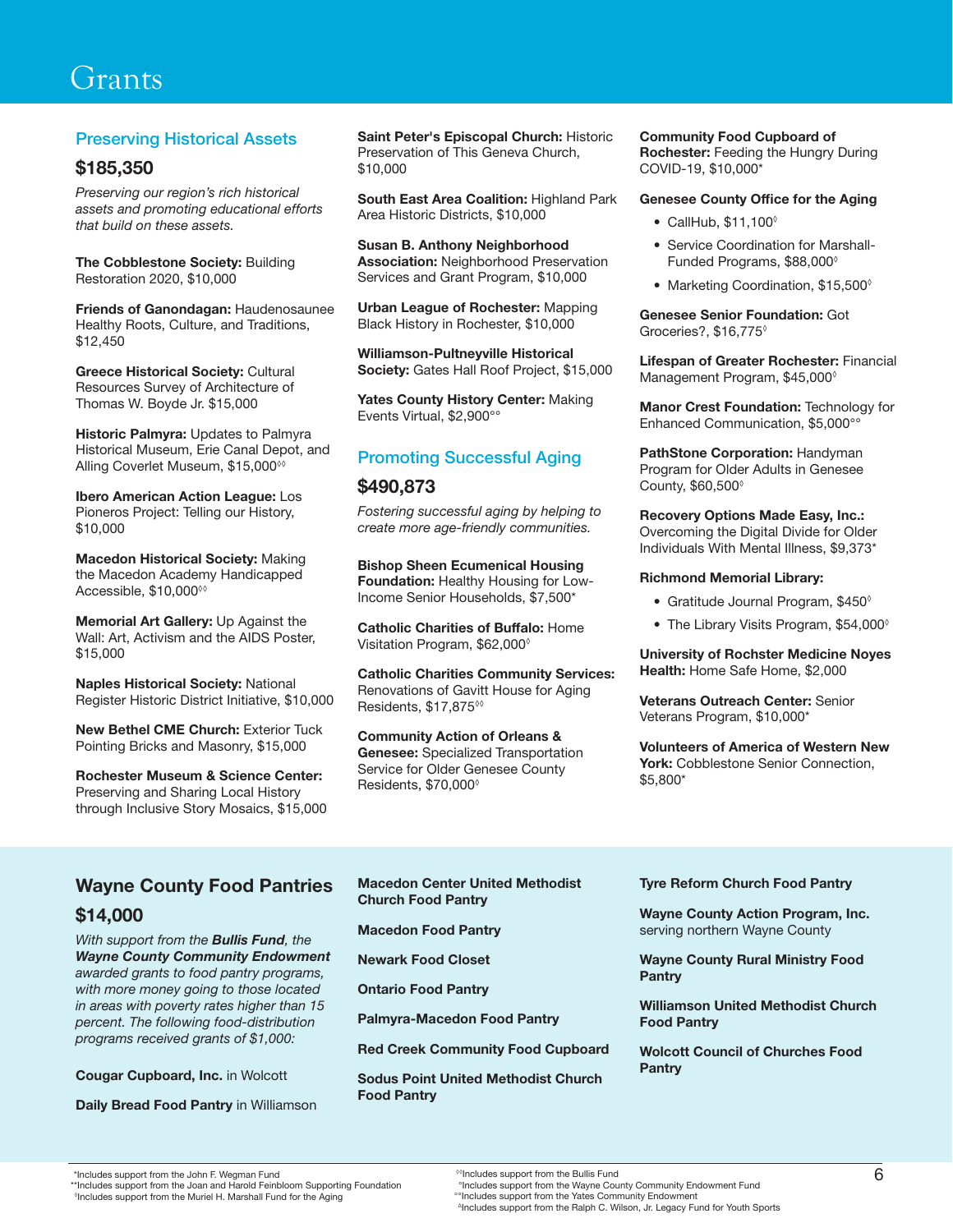#### Broadly Aligned Strategic Grants

#### \$479,786

*Supporting positive, enduring change through information-sharing, assetbuilding, and leadership.*

ACT Rochester: Community Indicators for the Greater Rochester Region and Website Updates, \$194,500

#### Causewave Community Partners:

- Catchafire Outreach and Engagement, \$10,684
- Census Media Campaign, \$165,000 (3)

Center for Teen Empowerment: Ames-Amzalak Award for Nonprofit Excellence, \$10,000

Climate Solutions Accelerator: Support for Local Efforts to Address Effects of Climate Change, \$69,000

Lifespan of Greater Rochester: Assistance for Seniors Taking the Census, \$5,000

New York Funders Alliance Initiatives Fund: Western and Upstate NY Catchafire Program, \$15,120

Refugees Helping Refugees: Census Outreach to Immigrant and Refugee Populations, \$10,482

#### Other Regional Grants

#### \$946,633

*Supporting a wide array of interests throughout our eight-county region. Grants were awarded through geographic affiliates*  Wayne County Community Endowment*,*  Bullis Fund*, and* Yates Community Endowment*. Youth sports projects supported by the* Ralph C. Wilson, Jr. Legacy Fund for Youth Sports*.* 

Alzheimer's Association, Rochester & Finger Lakes Region: Enhancing Care and Support for Early Stage Dementia, \$7,000\*

Arc of Wayne: Free Activities and Sports Trailer Program, \$25,000∆

AutismUp: Sports Skills Series, \$10,000∆

Boys & Girls Club of Geneva: Physical Activities and Healthy Food Access for Toddlers, \$25,000∆

Canandaigua Kiwanis Foundation: Dream Big Inclusive Playground, \$30,000 (2)∆

Center for Disability Rights: Rochester Rookies Wheelchair and Ambulatory Track & Field Sports Program, \$10,910 (2)°°∆

City of Rochester Department of Recreation and Youth Services: Youth Sports Complex, \$230,000∆

**Community Crisis Fund: Emergency** Pandemic Relief Funding for Greater Rochester Region, \$64,000\*

Cracker Box Palace: Rescue and Care of Farm Animals, \$7,500

Dansville Central School District: School Pickleball Program, \$8,505∆

Dundee Library: Girls Who Code Computer Programming Skills Program, \$6,000°°

Endless Highway: Wheelchair Sports Expansion Project, \$21,500 (2)\*∆

Family Counseling Service of the Finger Lakes:

- LGBTQ Youth Advocacy Program Wayne County, \$2,500°
- LGBTQ Advocacy Program Yates County, \$1,500°°

Finger Lakes Health Foundation:

Developmentally Appropriate Playground at Jim Dooley Center for Early Learning, \$25,000∆

Finger Lakes Horizon Economic Development Corporation: Be Local, Buy Local Gift Certificate Program, \$2,500°°

First Tee of Western New York: Tee It Up - Monroe County Youth Swing to Success, \$25,000∆

Geneva Community Projects: Geneva Playground Access, \$25,000∆

Girls on the Run of Greater Rochester: Health and Fitness Program, \$7,200\*

Heritage Christian Services: Support for Springdale Farm, \$5,000

Hillel Community Day School: Alliance Partnership, \$54,000

#### Holiday Toys

#### \$9,480

*Since 1999, grants from the Hubertus and Helmi Behrla Endowment Fund to nonprofits in our region help to make the holidays brighter for children they serve. The following organizations received grants of \$790 for the 2020 holidays:*

#### The Arc Wayne

Ark of the Covenant Church of God by Faith

Boys & Girls Clubs of Rochester

Cameron Community Ministries

Catholic Charities of Livingston **County** 

Champions of Change, Inc.

Exploration Elementary Charter **School** 

His Way Ministries

ROC Royal Foundation

Rochester School for the Deaf

Spiritus Christi Prison Outreach

Trinity Inter-Faith Church

<sup>0</sup>Includes support from the Muriel H. Marshall Fund for the Aging

 <sup>\*</sup>Includes support from the John F. Wegman Fund 7 \*\*Includes support from the Joan and Harold Feinbloom Supporting Foundation ◊◊Includes support from the Bullis Fund °Includes support from the Wayne County Community Endowment Fund °°Includes support from the Yates Community Endowment ∆Includes support from the Ralph C. Wilson, Jr. Legacy Fund for Youth Sports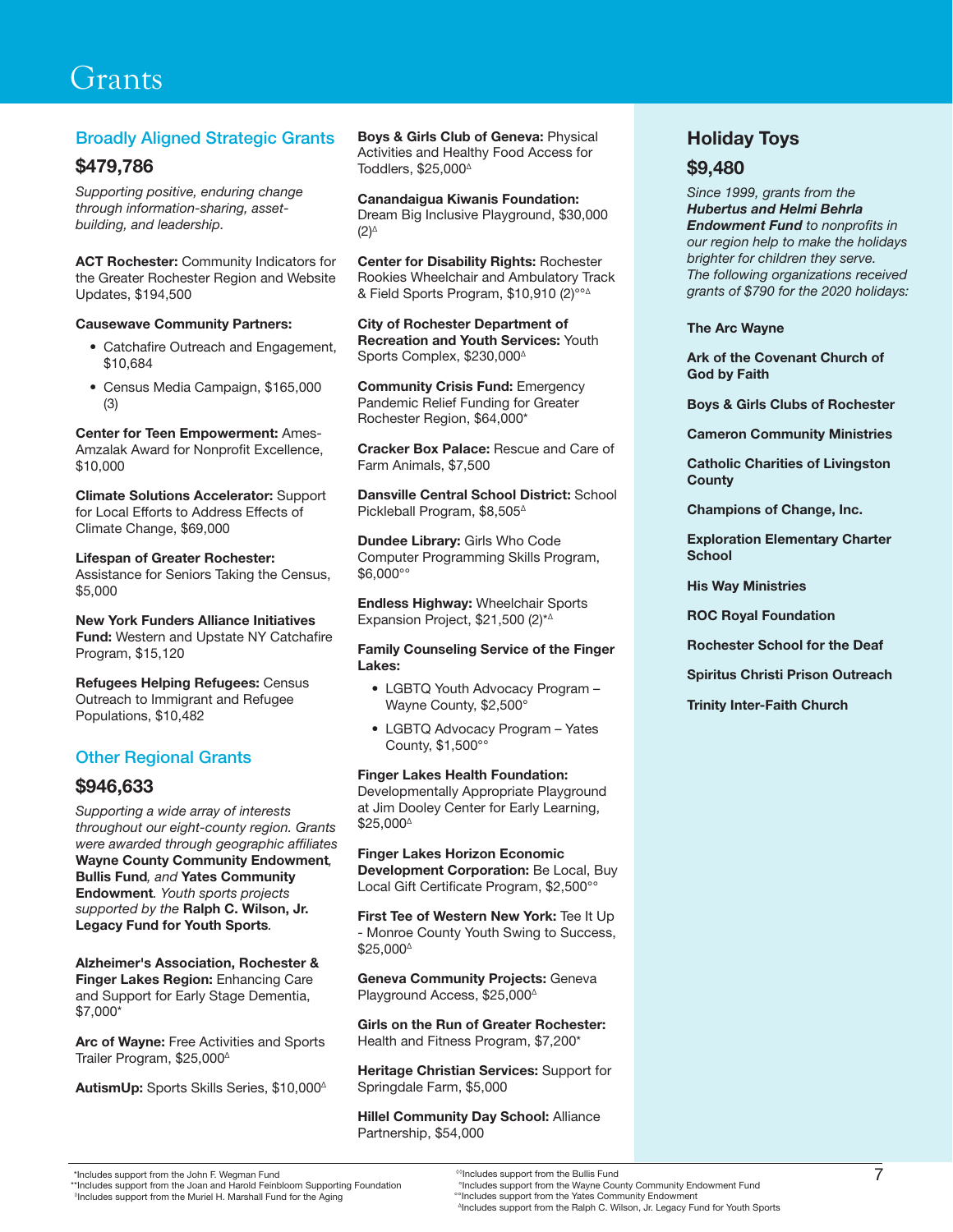Home Meal Service Meals-on-Wheels: Emergency Meals and Delivery Equipment, \$5,000°

Ibero-American Action League: Healthcare Business Academy Fellowship, \$5,000

James R. Hickey Post 120: New Roof and Kitchen/Dining Room Floor, \$15,000<sup><sup>00</sup></sup>

Jewish Family Services of Rochester: Kosher Meals for Monroe County Food Cupboards, \$16,000\*

Living Word Temple of Restoration: Generation Impact Multisport Program, \$20,287∆

Lollypop Farm, the Humane Society of Greater Rochester: Farm Animal Rescue & Adoption Program, \$5,000

Lyons Community Center: Safe, Clean and Fed, \$5,000°

Mary Cariola Children's Center: Easy Stand Equipment, \$3,720

Medical Motor Service of Rochester and Monroe County: IT Equipment Upgrade Project, \$10,000\*

Mercy Flight Central: COVID-19 Response, \$1,000°

Nativity Preparatory Academy of Rochester: Gymnasium-Physical Education Safety, \$10,400∆

New Hope Assistance Dogs: Support for Assistance Dog, \$8,000

Ora Academy: Support for Jewish Education, \$18,500

Our Town Rocks: Literacy Program, \$3,500°°

Safe Harbors of the Finger Lakes: Kids Rights to Personal Safety, \$4,000°°

Saint John Bosco Schools: Athletic Department Safety and Equipment Update, \$3,983∆

Sodus Bay Junior Sailing Association: Benefits Wayne County Youth Through Partnerships, \$5,000°

South Presbyterian Church: Monroe Milers Youth Running Program, \$4,000\*

#### Thrive to Survive:

- Growing Cancer Support Network Wayne County, \$5,000°
- Building Cancer Support Services Yates County, \$500°°

**University of Rochester: Cancer** Research, \$9,000

Village of Phelps: Outdoor Basketball Court, \$25,000∆

Wayne County Community Endowment Fund: Fundraising Match Challenge, \$30,000◊◊

Wayne County Emergency Management: PPE and COVID-19 Testing, \$30,000<sup>→</sup>

Wayne Economic Development Corporation: Wayne County Has the Edge Program for Macedon, \$33,000<sup>→</sup>

Wayne Emergency Relief Fund: COVID-19 Emergency Relief for Wayne County, \$17,600°

YMCA of Greater Rochester: Love-15 Urban Youth Tennis Program, \$20,500∆

#### NeighborGood Grants

#### \$29,328

*The NeighborGood Grant Program, established in 1993 to help stabilize and strengthen City of Rochester neighborhoods, provides small grants to resident-led associations and block clubs. More than \$1 million has been awarded in the program's 28-year history. The following were 2020 NeighborGood grant recipients:*

Azalea Neighborhood Association:

Community Building with Consistency and Inclusion, \$625

Fien Street Block Club: Street Spruce Up, \$750

**Hamilton Tenant Association: Tenant** Programs and Special Events, \$1,000

The Lefrois Street Block Club: Neighborhood Communication Plan, \$1,000

Lilac Neighbors: Community Celebrations and Welcome Bags, \$1,000

Marketview Heights Collective Action Project: Children's Garden Support and Outreach Program, \$2,000

North Winton Village Neighborhood Association: Refurnishing and Refreshing After/Through COVID-19, \$2,500

NOTA Neighborhood Association: Doing Our Part for the Neighborhood of the Arts, \$2,500

Pearl-Meigs-Monroe Neighborhood Association: Community Engagement and Beautification, \$2,500

Portland Avenue Business Association: Annual Festival, \$2,000

South East Area Coalition/Swillburg Neighborhood Association: Swillburg Blooms, \$1,400

Unity NE Block Club Association: Home Safety Device Initiative, \$12,053

<sup>&</sup>lt;sup>0</sup>Includes support from the Muriel H. Marshall Fund for the Aging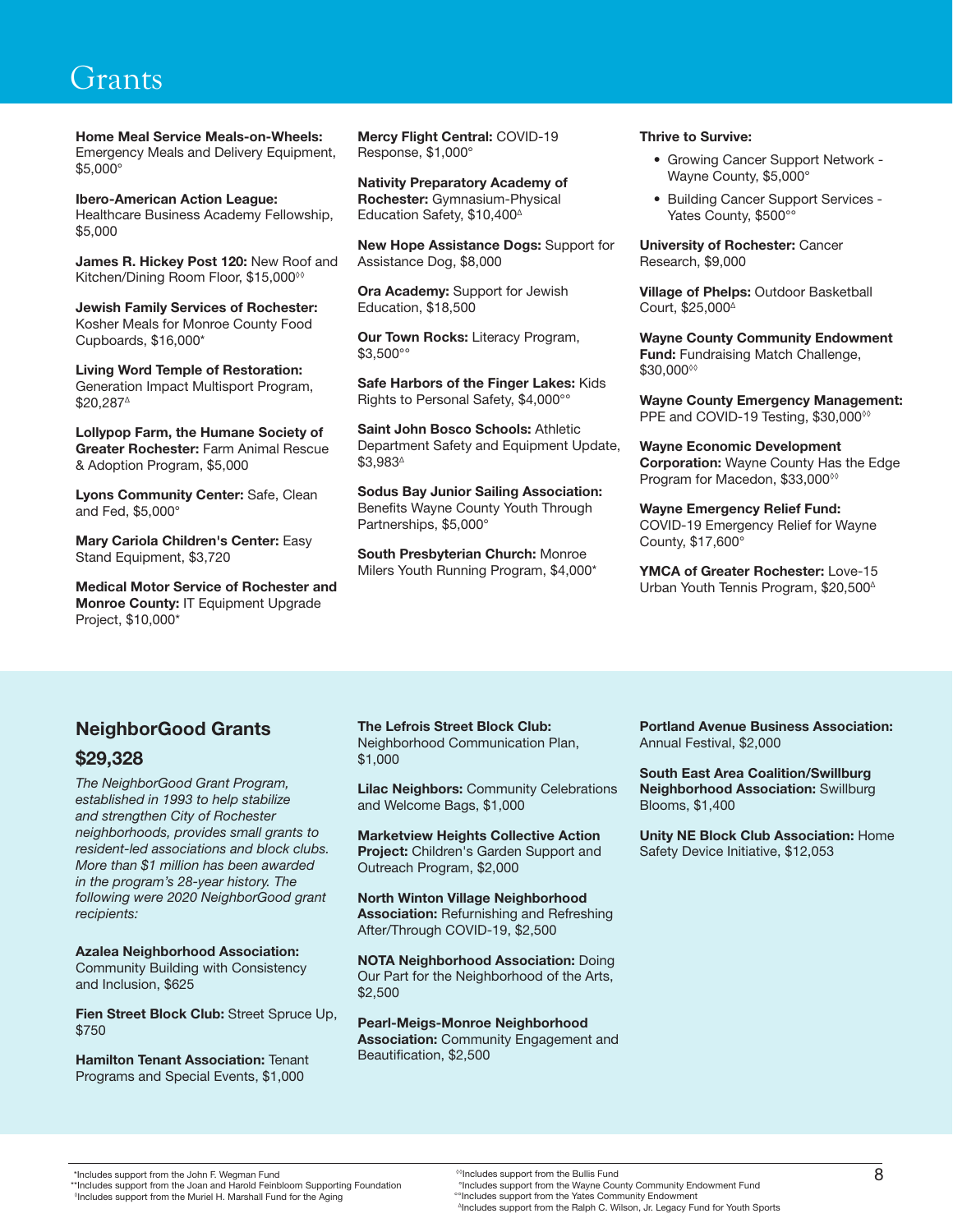#### Giving Circle Grants

#### \$234,175

*The fiving giving circles at Rochester Area Community Foundation provide an entrée to philanthropy for their more than 300 members. Each giving circle has its own mission. Members contribute annually to the giving circle's fund and, in most cases, they vote on grants vetted and recommended by other members or a grant review committee. Get more information on these dynamic groups of donors at www.racf.org/GivingCircles.*

#### African-American Giving Initiative, \$7,500

Center for Employment Opportunities: Employment Re-Entry Services for Formerly Incarcerated, \$2,500

Center for Teen Empowerment: Intergenerational History Ambassadors Project, \$2,500

Dress for Success Rochester: Career Development and Training Programs, \$2,500

#### Developmental Disabilities Giving Circle, \$1,800

Job Path of New York: Training for Customized Employment Project, \$1,800

#### LGBT+ Giving Circle, \$33,500

The Avenue BlackBox Theatre: Operating Support, \$3,000

BOA Editions, Ltd: Tenderness by Derrick Austin Publishing Project, \$1,000

Center for Teen Empowerment: Youth Peace Initiatives, \$3,000

The Center for Youth: Arnett House: LGBTQ and Trafficked Homeless Youth, \$2,000

Family Counseling Service of the Finger Lakes: LGBTQ+ Expanded Support Program, \$3,000

Family Promise of Greater Rochester (formerly RAIHN): Prevention and Rehousing Program, \$2,000

Girls Rock! Rochester: LGBTQ+ Programming, \$1,000

**ImageOut:** Operating Support for the Annual LGBT Film Festival, \$3,000

Jewish Community Center of Greater Rochester: The Rochester Voices of AIDS Care: Past, Present, Future, \$1,500

Jewish Family Service of Rochester: Pencils & Paper: Tools for Learning, \$3,000

Legal Assistance of Western New York: LGBTQ+ Name Change Advocacy Project, \$2,000

M.K. Gandhi Institute for Nonviolence: School Climate Transformation Project, \$3,000

Spiritus Christi Prison Outreach: Family Reunification Program, \$3,000

Veterans Outreach Center: Peer Support, Morale, and Wellness Suicide Prevention Project, \$3,000

#### NextGen Rochester, \$7,875

Center for Teen Empowerment: Intergenerational History Ambassadors Exhibit, \$1,000

EnCompass: Resources for Learning: What's Cookin'?, \$3,000

The Shore Foundation: Bridge the Digital Divide for Low-Income People, \$2,100

The South Wedge Food Program: Emergency Food Program, \$1,000

WriteRochester: Give Back, Give Books Program, \$775

#### Rochester Women's Giving Circle, \$183,500

Cameron Community Ministries: R&R for Girls, \$25,000

Consumer Credit Counseling Service of Rochester: C.A.S.H Coach Program, \$18,500

Center for Employment Opportunities: Support Services for Formerly Incarcerated, Working Women, \$7,500

Center for Teen Empowerment: Young Women's Leadership and Employment Project, \$25,000

Girl Scouts of Western New York: Outof-School Time with Girl Scouts, \$15,000 Greentopia: Green Visions: Growing Healthy Futures, \$20,000

Judicial Process Commission: Women's Legal Action Project and Support Services, \$25,000

Spiritus Christi Prison Outreach: Women's Empowerment Program of Jennifer House, \$22,500

The Unity Hospital of Rochester: Project Independence at Healthy Moms, \$25,000

<sup>0</sup>Includes support from the Muriel H. Marshall Fund for the Aging

<sup>&</sup>quot;Includes support from the John F. Wegman Fund<br>"Includes support from the Vayne County Community Endowment Fund\*\*\*Includes support from the Wayne County Community Endowment Fund\*\*\*Includes support from the Wayne County Co ◊◊Includes support from the Bullis Fund ∆Includes support from the Ralph C. Wilson, Jr. Legacy Fund for Youth Sports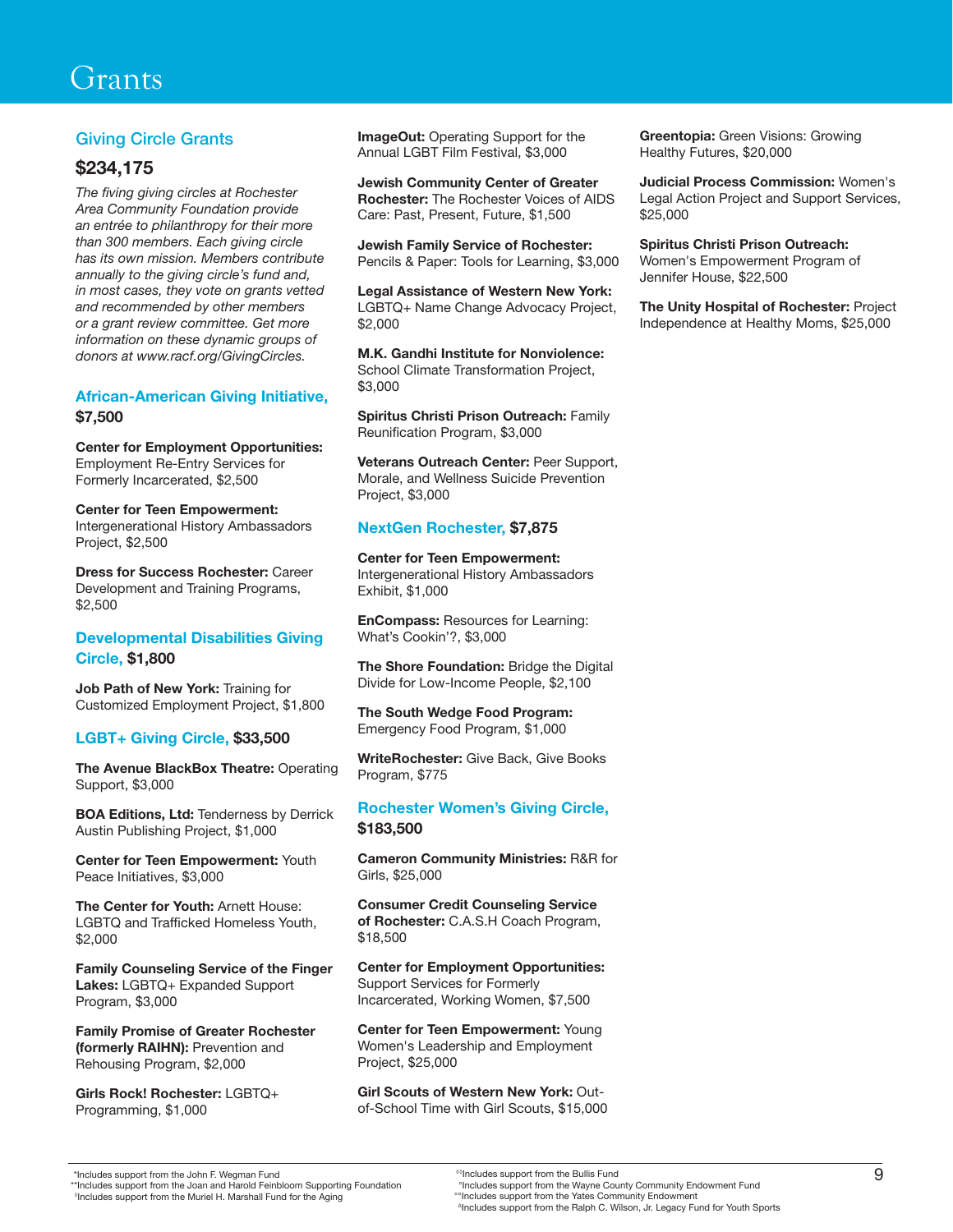## *Partners in Philanthropy*

Since 1972, people from all walks of life in our eight-county greater Rochester-Finger Lakes region have trusted Rochester Area Community Foundation to help achieve their philanthropic goals. Generous gifts from the individuals, families, organizations, and businesses listed on the following pages reflect contributions totaling \$48.3 million between April 1, 2020 and March 31, 2021. We thank each of them for their vision, commitment, and continued support, which allows us to lead, inspire and support positive, enduring community change.

#### PHILANTHROPISTS

*We appreciate the generosity of all of our supporters. Donors listed here gave \$1,000 or more to the Community Foundation and/or its initiatives between April 1, 2020 and March 31, 2021:*

#### \$1,000,000 to \$5,000,000

Anonymous

#### \$500,000 to \$999,999

Anonymous Louis P. Iacona Dr. Dawn Lipson Sidney and Barbara Sobel Louise Woerner and Don Kollmorgen

#### \$100,000 to \$499,999

Anonymous (2) Bruce B. Bates\* Abby and Doug Bennett Janet Buchanan Smith Marion Fulbright\* Mr. George W. Karpus Gerald P. and Karen S. Kral Bal and Kusum Narang Laurel J. Pace Ms. Alice Sinclair Dan and Doreen Spoor Ann H. Stevens and William J. Shattuck Sarah T. Stevens-Miles Geff and Cindy Yancey

#### \$25,000 to \$99,999

Anonymous (14) Mr. and Mrs. Gerald J. Archibald Mr. and Mrs. A. Robert D. Bailey Richard A. Bloom, MD Mr. and Mrs. Robert S. Campbell Betsy and John Carver Barbara J. Case Sonya and Carl Christensen Ms. Christine M. Colucci Mr. and Mrs. José J. Coronas Mr. and Mrs. Burch Craig Mr. Stephen Craxton

Mr. and Mrs. Paul DeCarolis Dan and Mary Draper Mrs. Michele Ely Sareer A. Fazili, Esq., and Dr. Bushra G. Fazili John L. and Lindsay R. Garrett Patrick George, CPA Rehka Gholkar Ms. Elizabeth P. Gordon Mr. and Mrs. Earl J. Gurell Donald S. Hall Croft D. Hangartner and Susan J. Scanlon Jim and Shari Harrison Stephen and Margaret Hart Kathryn Korol Mrs. Carolyn H. Krulee Dr. and Mrs. Anthony J. Leone Jr. Dr. Fdward Lin John and Judy Lynd Melissa Matson John and Martha McKenna Dick McNamara Lorraine and Gordon McNeil Mr. and Mrs. J. Scott Miller Ruth I. Morton Bliss E. Owen Tom Riley and Barbara Kelley John B. Rumsey Bud and Joan Rusitzky Mr. and Mrs. Harold Samloff Erni and Randy Schuster Tam Spitzer Ms. Jane A. Stevens Nancy D. Stevens and David L. Williams Mr. and Mrs. William C. Stevens Ann and David Still Sharon P. Stiller David Strong Elizabeth Thorley James E. and Margaret M. Van Haneghan David P. Veniskey and Michelle Prince Erik and Judy von Bucher Thomas F. and Ann M. Ward Elizabeth and Pierce Webb Caryl and Gerry Wenzke

#### \$10,000 to \$24,999

Kate and Jerry Alonzo Anonymous (6) Mr. and Mrs. Glenn W. Arthurs Dick and Ellen Barrett W. Stewart Beecher, MD Mr. Avery S. Beer Joel and Lori Benzel Mr. David M. Berg and Ms. Dawn K. Riedy Ted\* and Peggy Boucher Roger and Mary Jo Brandt Mr. and Mrs. P. David Caccamise Dr. Tyler Cassidy-Heacock Dr. Benjamin and Mrs. Twanda Christensen Mr. and Mrs. Thomas H. Close Mr. Peter Collinge and Ms. Carol Thiel Mrs. Claire G. Curtis\* Joe and Judy Darweesh Mr. George Ewing Jr. Elizabeth Fisher Michael and Suzanne Frame Ms. Ruth Freeman June and Warren Glaser James and Susan Grossman Ms. Nancy D. Hessler Mrs. Marjorie S. Humphrey Nan H. Johnson and Dr. J. W. Johnson Mrs. Joyce Killick Fowler and Mr. Paul C. Fowler Susan B. and Donald M. Kitchen Rena LaBue James R. Low Jackie Marchand Ann and Jim McMullen Sam and Helen Merlo James E. Morris, Esq. Lori M. Newland William J. O'Connor Jr. Ms. Elaine Pizzarelli Abby and Josh Reinhard Richard and Laurie Riedman Stephen and Mary Jane Riley Mr. and Mrs. James A. Rinehart Mr. and Mrs. James L. Robfogel Dr. Alvani D. and Carol McCullough Santos Mr. and Mrs. Donald L. Sasso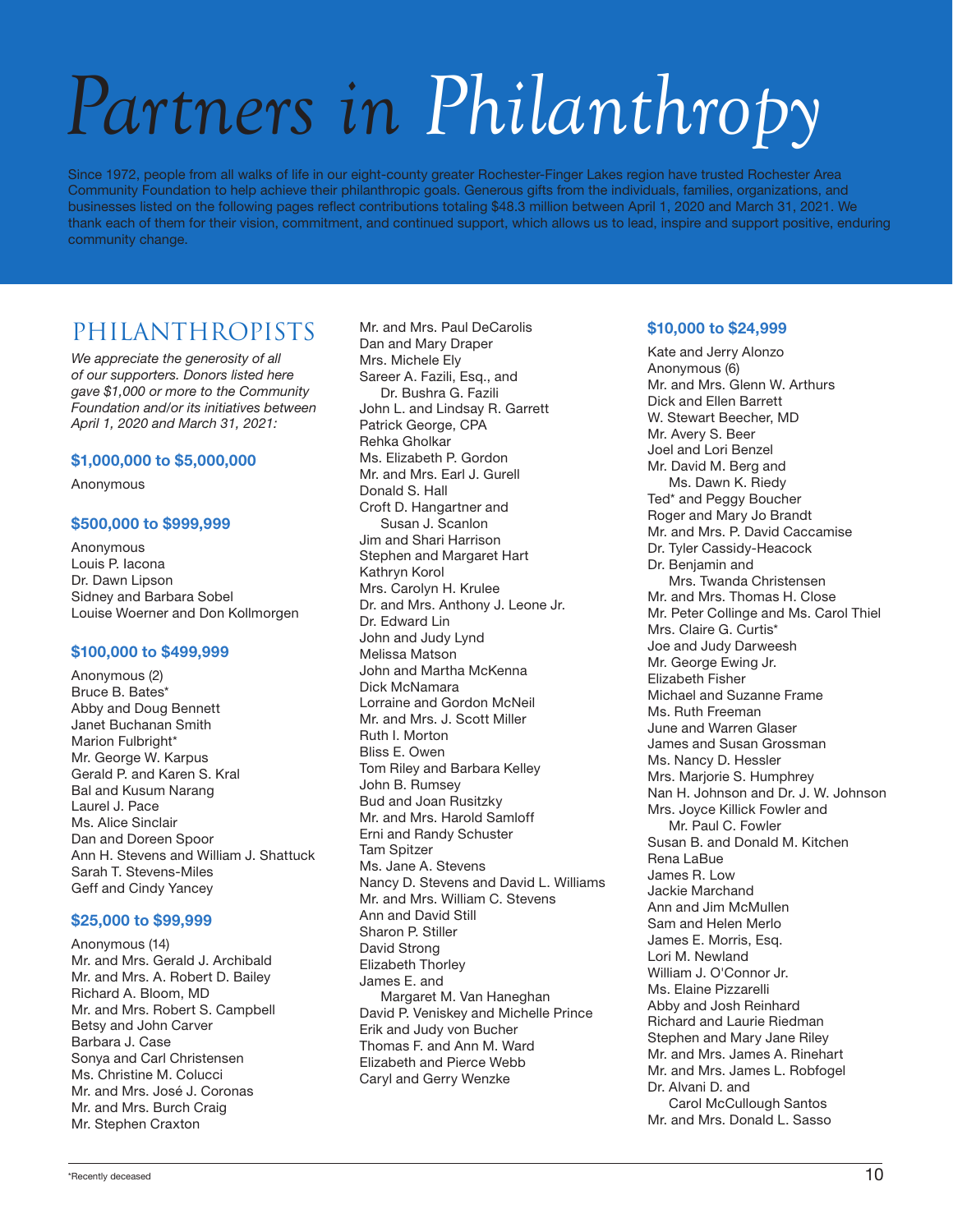Jane and Chris Shaffer James and Daria Shaw Mrs. Shirley Shumway Mr. Henry H. Stebbins Jaimala and Krishan Thanik Robert and Susan Touhsaent Dr. William M. Valenti and Mr. James Wolk Ms. Kristin Vanden Brul David and Claudia Weber Dr. Ethan L. Welch and Janet Welch Chuck Wetmore W. Steven Wilterdink Ms. Sara W. Wood

#### \$5,000 to \$9,999

Thomas Adler Anonymous (2) Mrs. Carol J. Aroesty Lois R. Atkin Mr. Joel P. Barrett Ms. Martha L. Blair R. Scott and Christina Burdett Phil and Sharon Burke Paul H. Bush Thomas L. Campbell Mr. Jeff Collins Mary G. Crowe Karen Duffy David and Anne Ferris Mr. and Mrs. Jeffrey S. Gifford Arthur W. and Sharon J. Hauf Ms. Stacy J. Hauf Mr. and Mrs. Michael Henchen Mr. and Mrs. James Homburger Mrs. Margot M. Hughes Mr. and Mrs. Perry M. Jacobstein Emil J. Karcich Shirley A. King The Hon. Joan S. Kohout Mr. and Mrs. Salvador F. Leccese Chris Maas Mr. Stephen I. Masling Ms. E. Gay Mills and Dr. Yeates Conwell Ms. Karen Morris Mr. Jack W. Morrissey Nannette Nocon and Karl Wessendorf Karen and Don Pryor Mr. and Mrs. Michael J. Ransford Connie Valk Rev. Anne Barden Waasdorp Mr. and Mrs. Joseph E. Walsh Mr. and Mrs. James Willer Mary-Frances Winters Dr. Joseph and Elise Wojciechowski Mr. Rolf Zerges and Mrs. Lynda Rummel

#### \$1,000 - \$4,999

Ms. Emily Jennifer Rouin Susan E. Acker Mrs. Carol Adler Ms. Diane E. Ahlman Ms. Patricia M. Albanese Ms. Kathleen Albertini Ms. Barbara E. Ames Ms. Susan Ames Ms. Janet B. Anderson Susan and David Andersen Ms. Melinda Andolina Ms. Erika Ange and Mr. Bernie Sheehan Mr. and Mrs. Adam P. Anolik Anonymous (21) Mr. Jason Aroesty Michael and Lindsay Aroesty Mr. Daniel E. Bailey Mr. and Mrs. Philip L. Bailey Mr. and Mrs. Nathaniel Bank Ms. Margaret M. Barber Mr. and Mrs. Thomas Bartlett Mr. and Mrs. Dennis Bassett Mr. and Mrs. Mike Bauer Beth Ann Beato Louis J. Beato Mollene B. Benison and Dan Lynck Ms. Margaret C. Berliant Ms. Marsha M. Bernstein Mr. and Mrs. Lynn J. Bisha Michael and Jane Ellen Bleeg Ms. Nancy E. Bloom and Mr. Alan M. Cohen Ms. Nancy Bodziak Ms. Nancy Bond Ms. Shirley Bowen and Ms. Tracy L. Perkins Ms. Jerrilyn M. Boynton Margit Brazda Poirier and Dave Poirier Ms. Chari Briggs-Krenis Mr. and Mrs. Steve Brookstein Bill and Charlotte Brummett Ms. Nicole Kingsley Brunner Jim and Carmen Brush Josephine Buckley Mr. Zachary Burchill Ms. Vilma Burgos-Torres Mrs. Mary Ellen Burris Mr. John Burt Mr. William Bush Mr. Ebrahim Busheri Mrs. Mary Allison Callaway Alan Cameros Ms. Laura Cann Ms. Patricia Reddick Carey Paula and Christopher Carter Ms. Diane G. Caselli Mr. Jeremiah Casey and Mr. Patrick Macey Mr. and Mrs. Russell D. Chapman Jill M. Cicero, Esq. Ms. Michelle Cicilline

Ms. Cathleen E. Clancy Ms. Terry A. Clark Mr. Francis Clement Ms. Tamsan Cleveland Mr. Joseph S. Cohn and Ms. Amy L. Chosky Ms. Lucinda Collier Mr. Richard J. Connett Frank T. Crego, Esq. Ms. Carol Crossed Mr. and Mrs. R. Michael Davis Ms. Teri Davis Mrs. Christine Dear Mr. Brad DeHond Mr. and Mrs. Craig Densmore Ms. Heidi A. Dent Mr. and Mrs. Frank Depeters Mr. and Mrs. Mike Deschamps Ms. Jacqueline B. DiSalvo Linda Donahue and Sue Dambrowski Mr. and Mrs. Henry Dotterer Ms. Mary Drechsler Dr. Eric M. Dreyfuss Ms. Roberta S. Dubeshter Ms. Lorraine A. Dvorin Ms. Marcia Eisenberg Ms. Susan Eisinger Mr. Richard K. Ellis Ms. Judith A. Emmanuel Dr. Kimberly Erway Mr. and Mrs. Alan T. Eusden Ms. Kathy J. Farrar Ms. Catherin O. Feinen Ms. Andrea Feldman Mr. David Fergusson and Ms. Joyce Nakada H. Taylor and Lyn Fitch Ms. Paula Fitzgerald Ms. Suzanne Fitzgerald Caryl A. Flickinger Jason Flickinger Mr. and Mrs. Mark Flickinger Ms. Lee F. Fox Barbara L. Frank Lauren D. Frank and Annette H. Miller Mr. Kevin J. Frisch Emerson U. and Vernita Fullwood Ms. Sarah E. Gardener Mr. and Mrs. David Garretson Mr. Robert Garrett Ms. Linda J. Getman Mr. Rohun Gholkar Mr. and Mrs. John Gibson Ms. Mary Ann Giglio Mr. and Mrs. Robert A. Gilchrist Adam and Marybeth Gillan Mr. and Mrs. John Gillan Ms. Donna Gillespie R. Thompson Gilman and Kelly A. Nagle Deborah G. Goldman Mr. Brian Goudreau Rita and Michael Gow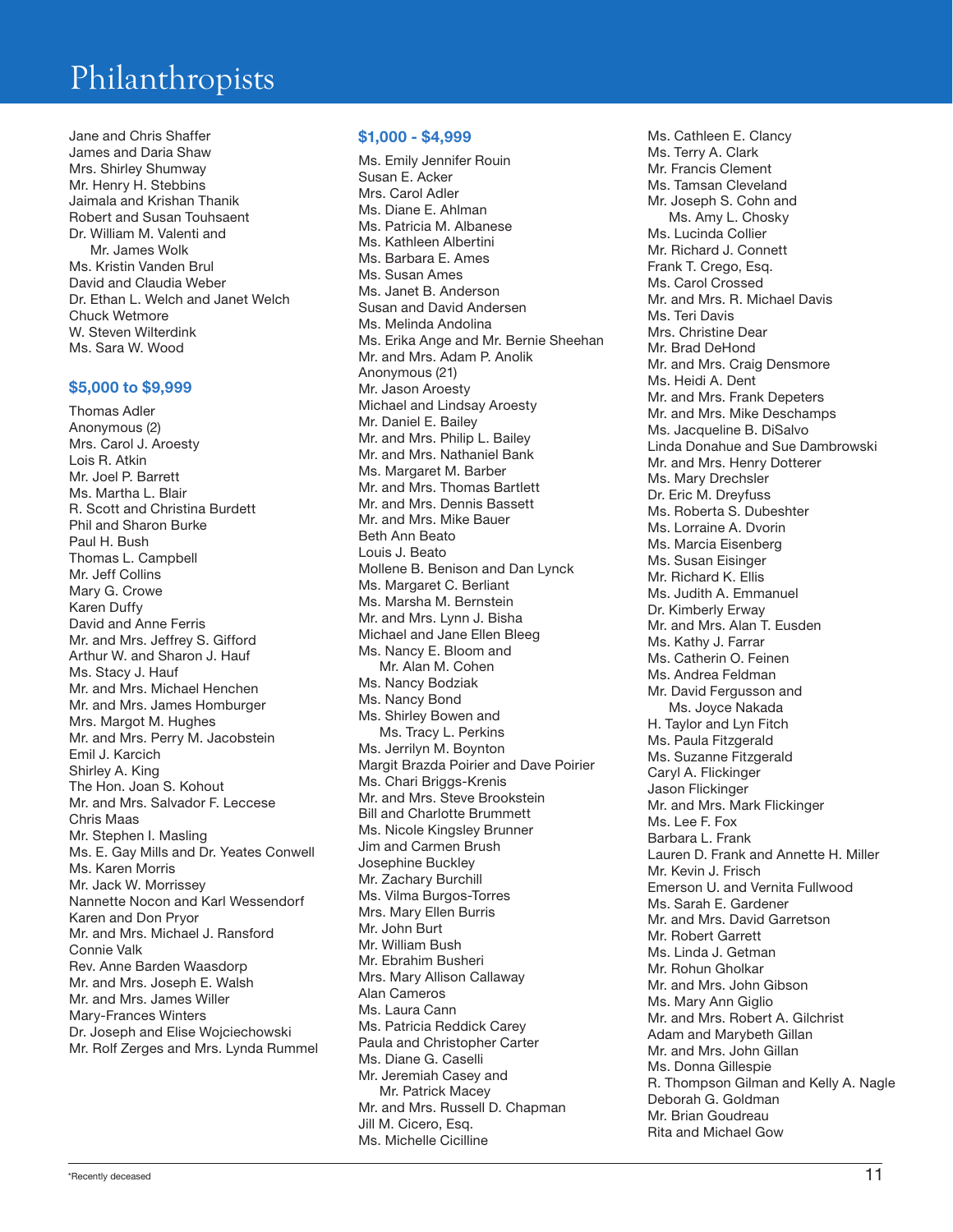Mr. Jeremy Grace Mr. Jonathan Griffiths Ms. Joanna M. Grosodonia Howard J. Grossman, Esq., and Justin Dang Ms. Joanne Guarnere Mr. Matthew Haag and Mr. Bill Schaefer Ms. Nancy Hackett Ms. Kathleen Hagen Mr. Thomas E. Hamlin Mr. and Mrs. Roy E. Hanson Trish and Mike Harren Mrs. Lynn B. Harris Mr. and Mrs. David Hartney Ms. Amy Hathaway Ms. Bette Marie Heger Warren and Joyce Heilbronner Ms. Lorelei C. Heliotis Mr. James T. Herbst Ms. Carol E. Hidy Dirk and Linda Hightower Mr. and Mrs. A. Thomas Hildebrandt Mr. Kenneth L. Hines Mr. and Mrs. Sanjay Hiranandani Mary and Jim Holleran Mr. and Mrs. Andrew D. Holt Ms. Pallavi Gholkar Homan Mr. Norman Horton Mr. Dennis Howard Ms. Barbara Hufsmith and Mr. Gordon Britton Ms. Leslie A. Hulbert Ms. Amy S. Irish Mr. and Mrs. Nathan Jaschik Ann M. Johnson Dr. Rebecca L. Johnson and Dr. William W. Destler Dr. Wallace Johnson and Dr. Karen Duguid Ms. Suzanne Johnston Mr. Jerry Joliet Ms. Linda Josephs Ms. Mary Kay Judd Mr. and Mrs. Laurence I. Kaplan Mr. and Mrs. Richard A. Kaplan Mr. and Mrs. Jim Kelly Mr. and Mrs. Jeffrey M. Kennedy Mr. Martin Kennedy Ms. Kathleen B. Keogh Ms. Patricia Kerper Robert and Susan Kessler Kate and Tom Kidera Mr. Michael S. King Mr. and Mrs. Michael F. Kirwan Mr. John Kivinen and Mrs. Michelle R. Leon-Kivinen Mr. Peter A. Kjolhede Christine Klos Mr. and Mrs. Leslie J. Knox Jr. Mr. Mark P. Kokanovich and Ms. Jean E. Maess Mona F. Kolko

Mr. Joseph Kosiorek Mr. and Mrs. Richard B. Krager Ms. Rosemary F. Krugh Mr. and Mrs. David Krusch Mr. and Mrs. Thomas Kubiak Ms. Christine R. Kurland Mrs. Patricia S. Larrabee Jeffrey B. Larson and Richard C. Conheady Jr. Ms. Lilita Lassen-Ward Ms. Carolynn L. Leccese Mr. and Mrs. R. Wayne LeChase Mr. James Lesch and Mr. Richard K. LeRoy Norman and Susan Lindenmuth Mr. Joseph L. Lippert and Ms. Patricia J. Clark Mr. and Mrs. Daniel G. Loughran Ms. Candice Lucas Mr. and Mrs. B. G. Staffan Lundback Mr. Andrew MacGowan III Ms. Mary Manges Ms. BJ Mann Mr. Richard Marchese, Esq. Mr. and Mrs. Richard Markus Ms. Lori A. Marra Mr. Patrick Massie Ms. Nancy C. McAfee Mr. Gilbert K. McCurdy Ms. Annette Meade Ms. Sandra H. Meade Mr. and Mrs. Bruce Meikle Ms. Marguerite P. Meli Ms. Heather Menzies-Jones Mrs. Carmel S. Merrill Mr. Martin E. Messinger Mrs. Leslie Jill Miller Mr. and Mrs. David C. Mitchell Pat and Tom Mitchell Mr. Stephen Moeller and Ms. Vivian Arias Mr. Chad Monheim Ms. Mary Ann Monley Ms. Susan Moore Mr. Hans Morefield Mr. and Mrs. Walter L. Morgan Ms. Janet Morris Mr. and Mrs. Thomas J. Mullin Mr. and Mrs. John J. Murphy IV Ms. Stephanie Murphy Ms. Ruth J. Myers Ms. Jacqueline T. Nasso Ms. Emily Neece Paul Marc and Pamela Miller Ness Ms. Dianne W. Newhouse Ms. Melissa Nixon Mr. and Mrs. James H. Norman Sr. Carolyn G. Nussbaum and Eric Brandt Mr. and Mrs. Robert Oaks Elaine O'Brien Mr. and Mrs. Clayton H. Osborne Dr. Shree K. Pandya

Ms. Katharine S. Parsons Ms. Dorothy R. Pecoraro Ms. Marjorie Perlman Mr. and Ms. Francis R. Perticone Mr. Daniel Phillips Mr. and Mrs. Dominic C. Piazza Mrs. Angela B. Pichichero Ms. Louisa Pierson Mr. and Mrs. Richard Pixley Ms. Maryann L. Platania Ms. Alysa Plummer Catherine Pollicove Ms. Virginia A. Potter Ms. Lynda Powell Mr. and Mrs. Sam Priem Ms. Gita Ramachandran Mr. Michael Rand Mr. Keith S. Reas and Mr. Tomas C. Hernandez Ms. Janet S. Reed Dr. and Mrs. Ronald Reed Mr. and Mrs. Michael W. Rees Ms. Susan Riblett and Ms. Dolores Behrouzy-Far Ms. Constance Rice Ms. Mary E. Richardson Mr. and Mrs. Ronald S. Ricotta Michael and Linda Riordan Mr. Marvin E. Ritzenthaler and Mr. Steven A. Jarose Mr. and Mrs. Jason K. Roscup Ms. Nellie J. Rosenberg Mr. Karl Rosengren and Ms. Sarah Mangelsdorf Ms. Rosemary A. Roth Mr. and Mrs. Robert H. Rothman Ms. Eileen Ryan Ms. Linda C. Saalman Ms. Regina Salis Arline and Fernando Santiago Mr. Wayne Scheible Mrs. Richard P. Schonfeld Dr. Nina F. Schor Joan M. Schumaker Mr. Russell K. Schwartzbeck Ms. Patricia Schwarz Mr. and Mrs. Peter D. Schwarz Dr. and Mrs. Steven S. Searl Mrs. John Seebach Ms. Jean A. Shafer Ms. Kathryn Sheffield Ms. Tammi Shlotzhauer Ms. Carol C. Shulman Ms. Jody Siegle and Dr. Reuben Epstein Mark and Marcia Siewert Harvey D. Simmons Jr. Ms. Dale Skivington Mr. and Ms. Arthur E. Smart Ms. Alice K. Smith Mr. Stephen L. Smith Ms. Kathleen H. Spencer Mr. and Mrs. Michael J. Steblein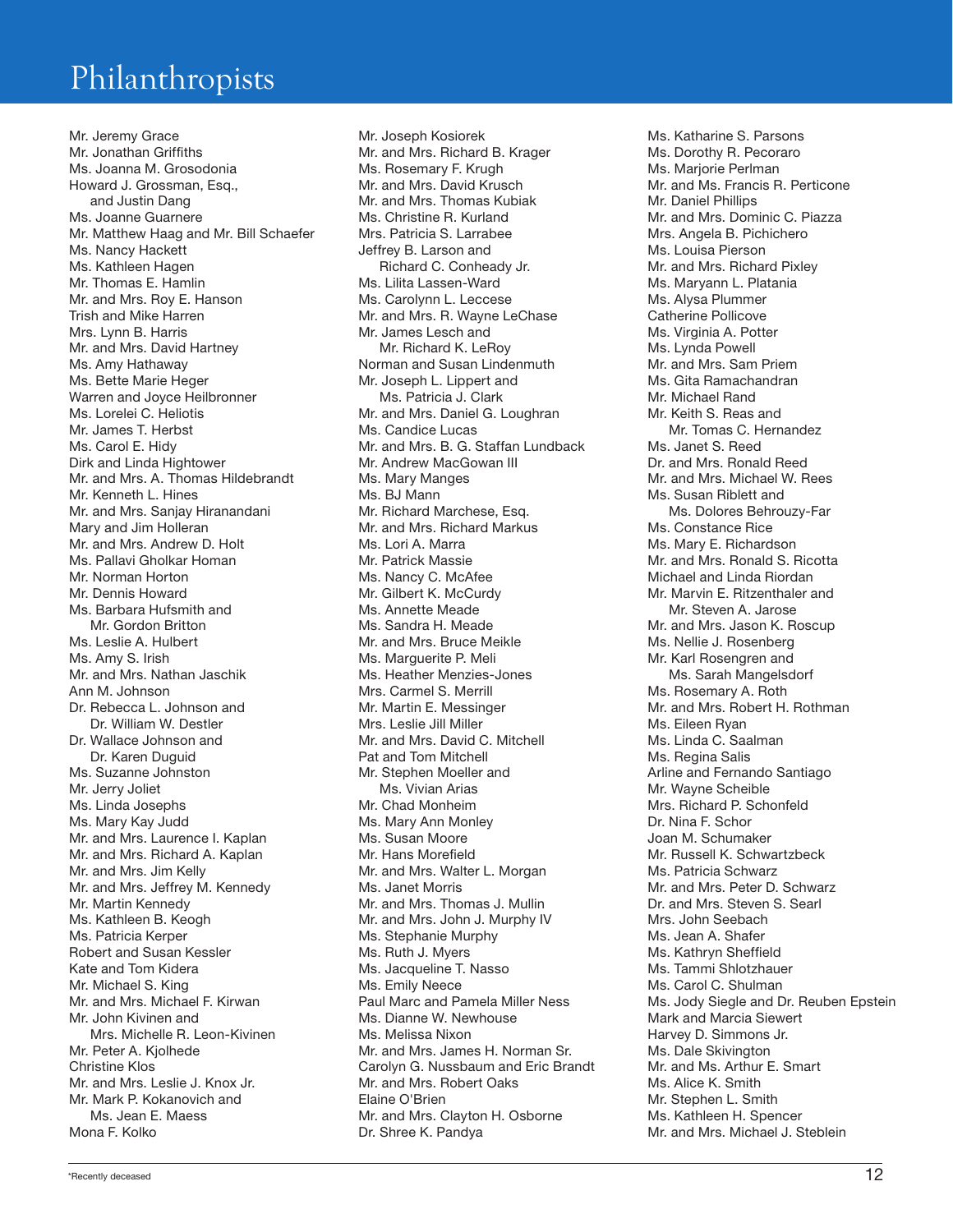Mr. and Mrs. Richard A. Stein Ms. Janet E. Steiner Ms. Joni M. Steinman Mr. and Mrs. Steven D. Stork Mr. and Mrs. Gary P. Stottler Mr. and Mrs. Kimball Straw Dr. Stephen B. Sulkes and Dr. Melissa Schiff James F. and Carol J. Sutter James D. Sutter, Esq. Mr. Brian Sweet Ms. Ella Swierkosz Michael R. Tambe Ms. Susan Taylor-Brown Sue and Gary Tebor Ms. Laura Thompson Sam and Mimi Tilton Ms. Marianne E. Timmons and Ms. Lynne M. Hamilton Mr. Gregory T. Topping Mr. and Mrs. John W. Travis Ms. Carol A. Tschupp Ms. Ginny Turner and Mr. Jamie Sisson Ms. Jacqueline Ulmer Mrs. Joyce Underberg Mario and Linda Urso Ms. Alyce Van Patten Dr. James Vesper and Mr. Graham Brown Allan J. and Andrea L. Vittum Christine Waasdorp Hurtado, MD Mrs. Nancy D. Waasdorp Mr. and Mrs. Harry R. Wadsworth Ms. Kay A. Wallace and Mr. Peter Oddleifson\* Ms. Anne Waterman Ms. Linda M. Wayland-Smith Joseph Weber and Frank Barone Rev. Gordon V. Webster Philip Wehrheim and Anne Frost Wehrheim Mr. and Mrs. George Weinmann Ann D. Weintraub Dr. Robin L. Weintraub Mr. and Mrs. William F. Weir Ms. Elissa Werner Ms. Kathryn R. Wesley Ms. Carol J. Whitbeck Ms. Helen P. Wiley Ms. Helen R. William John Williams Mr. and Mrs. Glen Williard Catharine J. Wise Bill and Kathy Woodard Mary A. Worboys-Turner and Scott M. Turner Ms. Carol Worth and Mr. Robert Schwarting Ms. Mary Worth William E. and Sandra K. Wynne Mr. Albert M. Yu and Ms. Amy S. Hsi

#### **ORGANIZATIONAL** Donors

*These businesses, foundations, and nonprofit organizations gave \$1,000 or more to the Community Foundation and/ or its initiatives between April 1, 2020 and March 31, 2021.*

AAA Western and Central New York All Bassets Cherished Basset Hound Rescue, Inc. of NY The Gerard and Kathleen Carey Alonzo Charitable Fund Anonymous (2) The Antoinette Brown Blackwell Society The Architectural Foundation of Greater Rochester Aurora House of Western Monroe County Avangrid Foundation, Inc. Avangrid, Inc. Beaumont & Stork, Inc. Bonadio & Co., LLP Boys & Girls Club of Geneva Bright Funds Foundation Brighton Central PTSA Campus Construction Management Group, Inc. Canandaigua National Bank & Trust Co. The Capital Group Companies Charitable Foundation CH Stuart Foundation Children's Institute, Inc. City of Rochester Coach & Equipment Colin F. Kennedy Foundation, Inc. Community Foundation for Greater Buffalo Community Foundation of Greater Chattanooga Community Organizing and Family Issues Crossroads House Deblinger Family Foundation Dollars for Scholars — Palmyra-Macedon Chapter Edmac Foundation Inc. Edward & Verna Gerbic Family Foundation The Elster Foundation ESL Charitable Foundation Max M. and Marian M. Farash Charitable Foundation Fidelity Investments Charitable Gift Fund Flour City Estate Sales Friends of Bob Oaks Friends of the Macedon Public Library Full Measure Gamma Iota Boule Foundation Gannett Foundation

Gannett National Shared Service Center Genesee Land Trust Geva Theatre Center Glover-Crask Charitable Trust Goodwill of the Finger Lakes Inc Todd Goodwin Charitable Trust Greater Rochester Health Foundation Greece Community Partners The Holmes Family Foundation Human Solutions LLC The Hutchins Family Foundation IBF Inc. Hot Shots Volleyball Center Innovative Solutions Irondequoit Country Club Rodney B. Janes Memorial Fund Colin F. Kennedy Fund Konar Foundation LeChase Construction Company Litron Laboratories Long Acre Farms Manning & Napier, Inc. Medtronic YourCause, LLC Mickel's Nickels Milly's Pantry Mindex Helen L. Morris Foundation, Inc. Mountain Rise United Church of Christ National Life Insurance Co. New York State Department of Taxation and Finance Division of the Treasury New York State Restaurant Association Corporate Headquarters The Nord Family Foundation Notre Dame Learning Center Nuance Communications, Inc. Ontario Historical and Landmark Preservation Society Orbaker's Fruit Farm, Inc. Out Alliance (formerly Gay Alliance of the Genesee Valley) Perinton Food Shelf Re/Max Plus Rising Storm Brewing Company, LLC Rochester Americans Alumni Association Rochester Contemporary Art Center Rochester Optometric Society Rochester's Cornerstone Group Richard W. Rupp Foundation Ryan Memorial Foundation Salty Dog Charities Sands Family Foundation Kilian J. and Caroline F. Schmitt Foundation, Inc. Seneca Park Zoo Society Helen and Ritter Shumway Foundation Sibley-Saltonstall Charitable Foundation Special Cares Systems Spindler Family Foundation Susan B. Anthony Museum & House SWBR Architects PC Tegna Foundation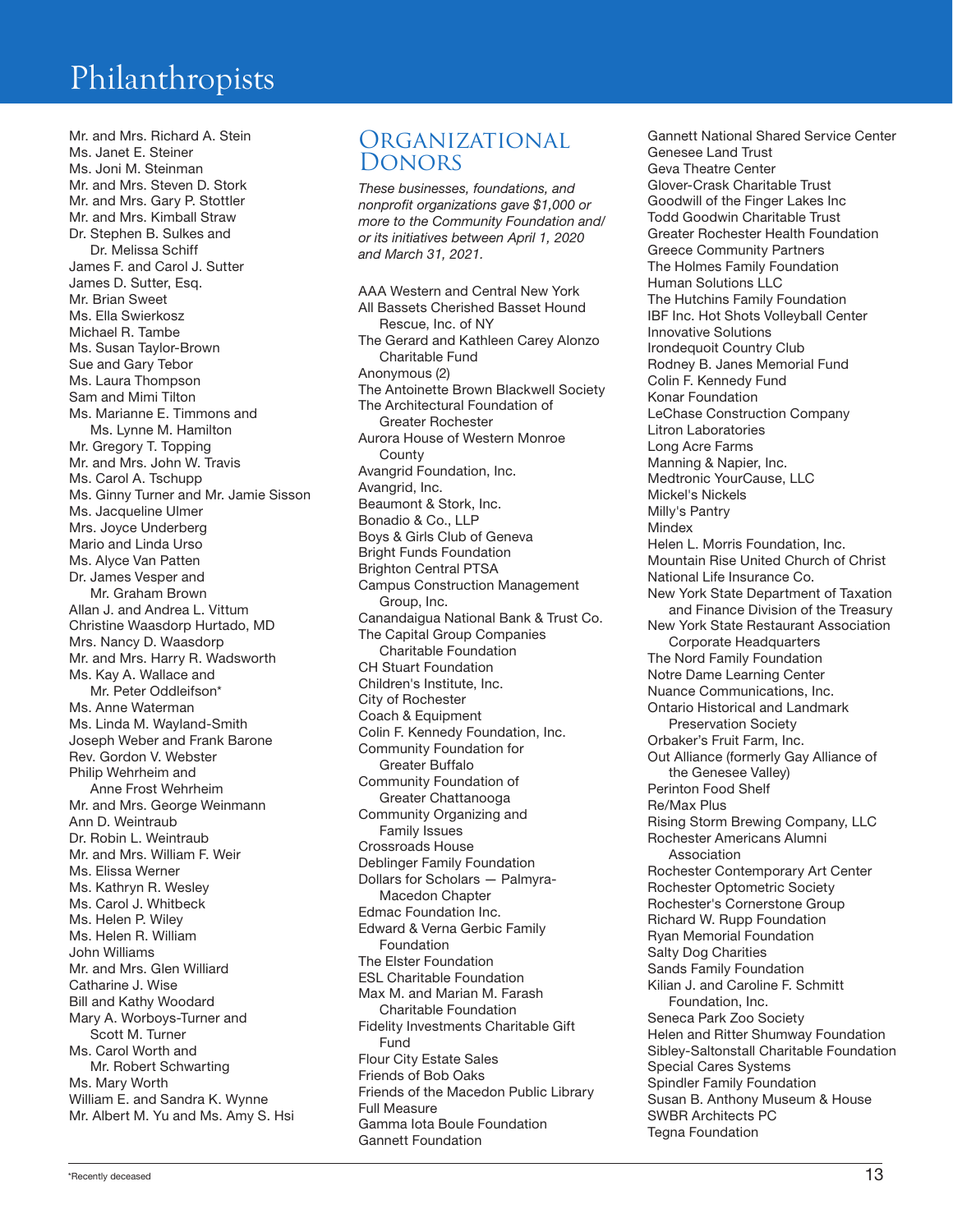Todd Allen Family Foundation Tower Family Fund, Inc. Town of Perinton United Way of Brevard County United Way of Greater Rochester Unity Church of Greater Rochester van der Stricht Foundation Waldron Rise Foundation West Irondequoit Central School District Foundation Marie C. and Joseph C. Wilson Foundation Ralph C. Wilson, Jr. Foundation The Winters Group, Inc. Louis S. and Molly B. Wolk Foundation Women's Foundation of Genesee Valley

### LEGACY SOCIETY

*By remembering the community in your estate plans, you can make a real difference in our region's future. The cumulative list of Legacy Society members recognizes individuals and couples who have named the Community Foundation in their wills or planned gifts. We thank them for their generosity and foresight.*

A & B Associates Russell K. Achzet Carol T. Aldridge\* Anonymous (64) Michael H. Anthony Gerald J. Archibald Tom and Carolyn Argust Ann N. Baker Raymond and Violet Barrese Bruce B. Bates\* Nancy Beilfuss\* John and Carol Bennett Sara Berger and Ginny Tucker Roberta F. Beyer William Blazey Jane Ellen Bleeg Edward and Phyllis Bloom Angela Bonazinga and Catherine Lewis Russell H. Bosch and Erin Anheier Joyce Boucher Ted\* and Peggy Boucher Nancy and Joe\* Briggs David L. Brooke Jim Brush Michael F. Buckley Carol Jo "C.J." Bullen Sally Burdick Paul H. Bush Marlene Caroselli\* Rosalie J. Cavallaro Joanne and Charles Chada Barbara and Alexander Christoff

G. Thomas and Barbara Clark Barbara Colucci Christine Colucci Carla F. Coombs Garwood and John A. Garwood Carole Cooper-Haims José and Karen Coronas Patricia S. Criticos Michael and Amy Davis Stewart Davis\* Ellen and Beatrice de Buono Elizabeth Dewey Peter and Ann Dillon Linda Donahue and Sue Dambrowski Mike Donoghue Michael and Carol Doran Erik R. Duncan Patricia A. Dwyer David and Sandra Ebberts Trevor and Elizabeth Ewell Preston K. Faulkner Joan Feinbloom David and Anne Ferris Gerard E. Fisher and Jonathan Rosenfeld Mary V. Fisher, Esq. Ruth H. Fitzgerald Donald A. Forsyth\* Richard Forbes\* Scott A. Forsyth Jonathan D. Foster Thomas H. Foster Margaret Mary Z. Foxx Lauren D. Frank and Annette H. Miller Ruth Freeman David and Linda Friedman Emerson U. and Vernita Fullwood Joanne Gianniny Grant and Bette Gillette R. Thompson Gilman and Kelly A. Nagle Peter G. Gleason Richard Goldstein and Lynda Garner Goldstein Stephanie E. Gradinger Karl Greenhagle Frank S. Grosso James P. Growney Anthony L. Gugino Donald S. Hall Joan M. Halstead E. Pauline Handy Patricia Hans Norman and Dianne Hansen Amara Harris Dr. Anne Harrison Jim and Shari Harrison Jim and Rose Hawley Peter Henderson Roger and Rosemary Herendeen David D. Hoesley Mary and Jim Holleran Edgar and Mary Louise Hollwedel

William N. Hosley Jeffrey Hough and Marlea Allan Margot M. Hughes Laura Humphrey Clifford Hurley Ray and Erika Hutch Mimi Hwang Perry and Linda Jacobstein Dr. Wallace Johnson and Dr. Karen Duguid Joseph G. Kelly Mary Kerr Dawn Klein David and Beverly Kluge Leslie and Nelle Knox Hon. Joan S. Kohout Anita M. Komma Marlowe B. Hagood Laiacona Dianne LaLonde Edward R. Lane\* Harry H. Lang Jr.\* Jeffrey B. Larson and Richard C. Conheady, Jr Alan and Deborah Lattime Kristine Lawrence Jeffrie and Robert Leahy Jennifer Leonard and David Cay Johnston Robert G. Lewis Alan M. Litman Jane Littwitz Frank Luellen\* Sherryn K. Malm Joseph J. Mancini Thomas S. Marsh Hank Mastalski Sandy and Suzanne Mayer Jetson and Gloria McCleary Richard J. McCollough John N. McMath Jr. Marvin A. McMickle and Peggy McMickle James and Ann McMullen Thomas E. C. Mees Caroline and Albert Merenda Carmel S. Merrill Sally Merrill Richard Woodworth Millard Carol C. Miller Glen E. Miller Deanne Molinari Karen R. Monast Laura v. Morrissey John Muenter Raymond and Patricia Naber Philip Nash and George Schutt Emily Neece and Alan Ziegler Philip Neivert\* Eleanor Newell Kathy and Ted Nixon Nannette Nocon and Karl Wessendorf Helen O'Leary\*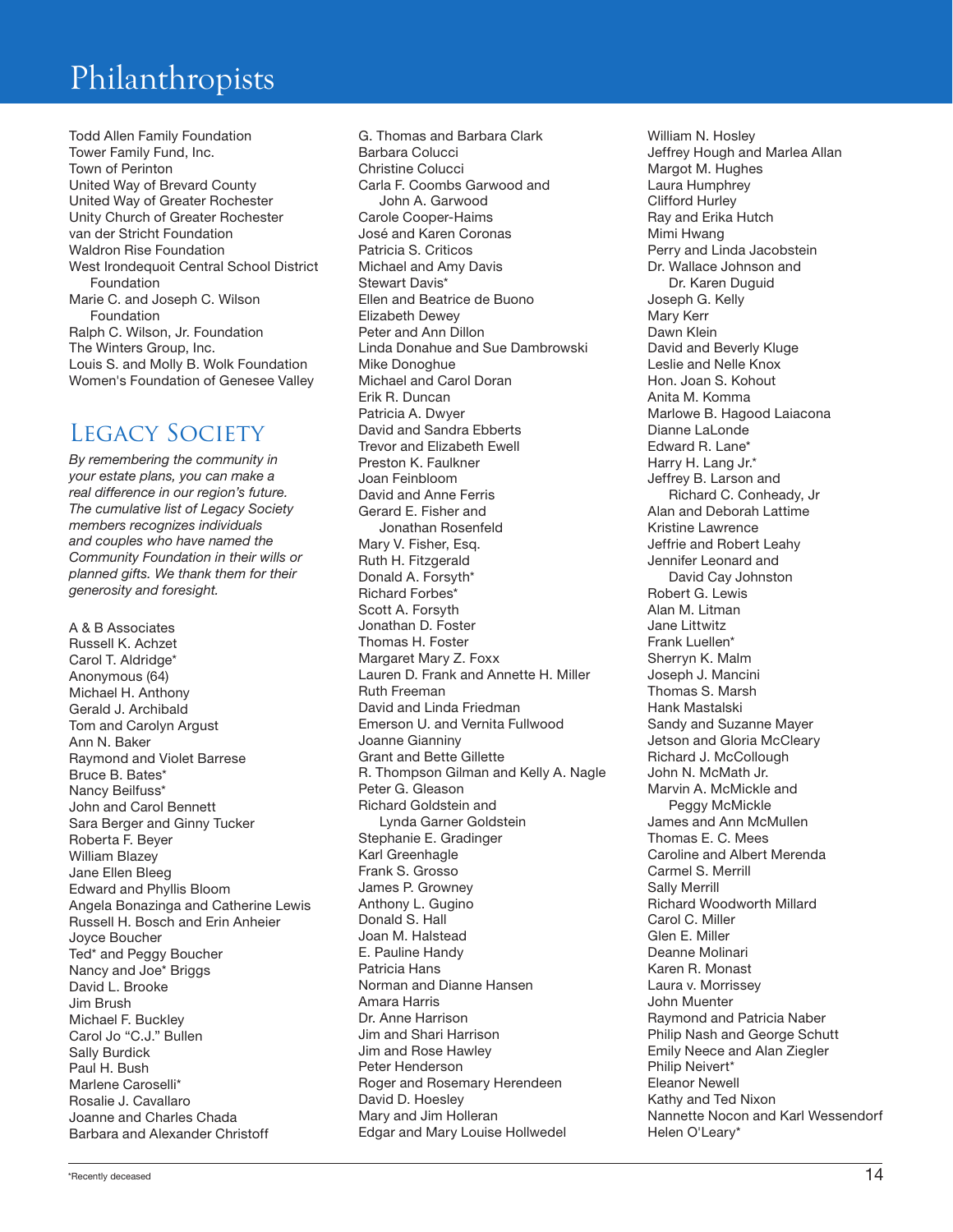Suzanne A. Olson Jane and Chris Shaffer Elizabeth Owen Smith Laurel J. Pace Amante Parungao Katie and Scott Peterson Dom and June Piazza Cheryl B. Pipkin John C. Pyles\* Samuel\* and June Reeder Marjorie Relin\* Ron Richardson Tom Riley and Barbara Kelley Nathan and Susan Robfogel Suzanne R. Robinson Anna L.B. Rodriguez Nellie J. Rosenberg Harris H. Rusitzky H. Bruce Russell Harold and Judy Samloff Robert and Jeanne Sandholzer Richard W. Sarkis Ralph H. "Lin" Saunders, Jr. Robert and Barbara Schaefer Conrad A. Scheg\* Natalie L. Schwartz Richard A. Schwartz Anthony and Gloria Sciolino Mary Seebach Janice E. Silver Harvey D. Simmons Jr. Bertha E. Simpkins Stephen L. Smith David and Nina Somers Jim and Marie Sorrentino Jacqueline Sperandio Dan and Doreen Spoor Joshua and Kayleigh Stampfler Ann and David Still Dolores S. Stover Arthur Streb Kathy L. Strong Alec and Mindy Sutherland R. Ian and Eve H. Tatlock Michael T. Tomaino Sr. Albert and Mary Ellen Tortoretti Robert and Susan Touhsaent Nancy L. Turner Ruth Unzicker and Christopher Husson Connie Valk James E. and Margaret M. Van Haneghan Robert\* and Ann Van Niel Arthur N. Vitoch Allan J. and Andrea L. Vittum Erik and Judy von Bucher Bonita Wallace Rand L. Warner Robert D. Wayland-Smith Elizabeth and Pierce Webb Philip Wehrheim Elinor H. Weinberg

Sidney and Linda S. Weinstein Ann D. Weintraub Delores Welkley Norman and Nancy Wetterau Timothy B. and Elizabeth C. Wilder Pamela S. Wilkens White John Williams W. Steven Wilterdink William E. and Sandra K. Wynne Eric I. Zeller Jay and Hanna Zukoski

#### LEGACY GIFTS

*This list recognizes the generosity of individuals who passed away in recent years and included the Community Foundation in their estate plans. We are deeply grateful for the gifts we have received from estates of the following individuals since April 1, 2020.*

Anonymous Jacqueline Archer Marjorie Brenneman Patricia A. Brockhuizen Anna R. Bundschuh Marlene Caroselli Sarah H. Collins Ruth Enslein Richard Forbes Donald A. Forsyth Todd Goodwin Richard Kirchhoff James E. Koller Harry H. Lang Jr. Carol Laniak Audie F. Lawson David Lederer Frank and Cricket Luellen Saul Marsh James S. Moser Ernestine W. Murray Helen O'Leary Elizabeth Plumb Miller Barbara M. Reifsteck Sharon Rosenblum Conrad A. Scheg Burton Spiller

#### CATALYSTS FOR CHANGE

*As we pave the way for our region's future, endowment gifts will allow the Community Foundation to continue to respond creatively to changing needs. This club recognizes all donors who make cumulative gifts of \$10,000 or more earmarked for endowed funds not restricted to specific purposes to address the pressing needs of today, tomorrow, and into the future.*

*+ Indicates founding members from the original 21st Century Club*

Thomas Adler Maureen Alston, Esq. Elizabeth Anderson Anonymous (4) Tom and Carolyn Argust+ Lois R. Atkin Robert D. Baden Bruce B. Bates+\* Nancy Beilfuss\* Abby and Doug Bennett Richard A. Bloom, MD James Boucher Joyce Boucher+ Karen Boucher Ted\* and Peggy Boucher+ Nancy and Joe\* Briggs+ Richard F. Brush+ Josephine Buckley G. Thomas and Barbara Clark Christine M. Colucci Michael and Lisa Cooney+ Linda W. Davey+ Christine Dear Toni Dechario Edward J. Doherty and Patrice Mitchell Judith A. Emmanuel George Ewing Jr. Abe Feinbloom Charitable Lead Trust+ Joan Feinbloom+ Richard and Malinda Fischer Elizabeth Fisher George and Ann Fisher Richard Forbes\* Donald A. Forsyth, Esq.\* Jonathan D. Foster+ Robert B. Frame+ Dr. Jean Watkeys Gardner Kevin and Nancy Gavagan June and Warren Glaser John and Roslyn Goldman Elizabeth P. Gordon Suzanne Gouvernet Herbert and Monika Hallman Amara A. Harris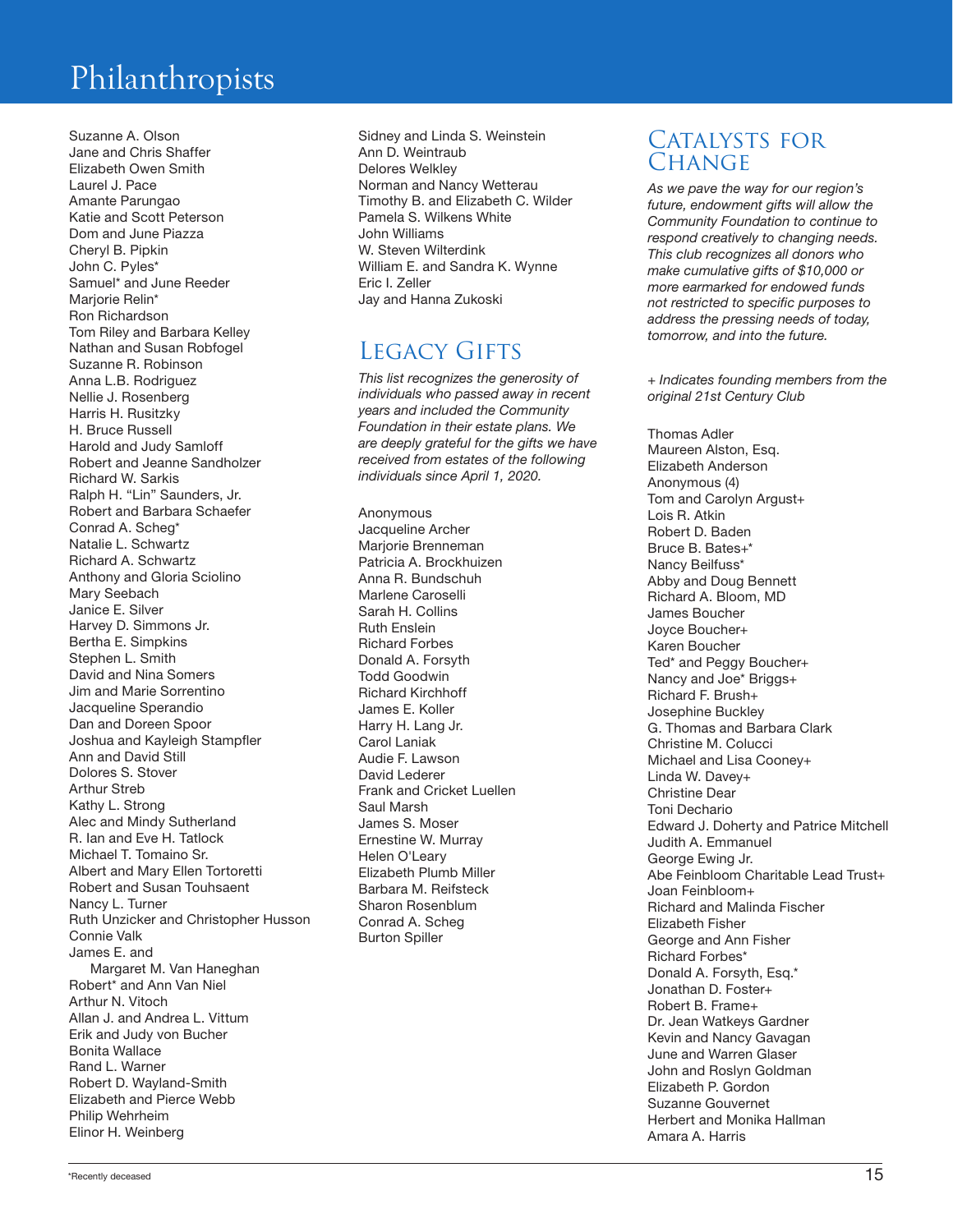Joseph Harris Jim and Shari Harrison Kevin Hart+ Warren and Joyce Heilbronner+ Nancy D. Hessler Dr. Marvin Hoffman+ Howard E. Holcomb Jay and Teresa Holmes Patricia K. Humphrey\* Dorothea Hunter Richard J. Huxley and Debra Domres+ Mimi Hwang Louis P. Iacona+ Richard and Mary Insel+ Barbara R. H. James, Esq. Susan Kaufman Robert and Susan Kessler+ Michael and Kathleen Kirwan Rose-Marie Klipstein Hon. Joan S. Kohout Gerald P. and Karen S. Kral+ Leo R. and Charlotte K. Landhuis+ Jeffrie and Robert Leahy LeCesse Construction Company+ David B. Lederer\* Nelson and Nancy Leenhouts TC and Pam Lewis Sarah F. Liebschutz, PhD+ Jane Littwitz James R. Low Cricket\* and Frank\* Luellen John and Judy Lynd Rosemary Mancini+ Dr. Elizabeth R. McAnarney Ann and Patrick McCormick John N. McMath Jr.+ Carmel S. Merrill Sally Merrill Robert and Marcia Metzger Barbara H. Miller Ruth I. Morton James S. Moser\* Philip Neivert+ Paul Marc and Pamela Miller Ness Kathy and Ted Nixon Nannette Nocon and Karl Wessendorf+ H. Roderick and Joan Nordell Peter Oddleifson\* and Kay Wallace Mary Anne Palermo+ Marian W. Payson and Helen P. Wiley Lois Posner\* William and Barbara Pulsifer+\* Ronald and Kelly Ricotta Tom Riley and Barbara Kelley Bud and Joan Rusitzky+ Conrad A. Scheg\* Richard and Vicki Schwartz Terry K. Schwartz Ruth H. and William Scott I. C. Shah\* Charlene C. Sherwood Shirley Shumway

Janice E. Silver+ Harvey D. Simmons Jr. Paul and Susan Smith Spindler Family Foundation Richard and Sandra Stein Ann H. Stevens and William J. Shattuck+ Douglas J. Summers Jaimala and Krishan Thanik Carolyn K. Thomson Robert H. Thomson Elizabeth A. Thorley Robert and Patricia Tobin+ Robert and Susan Touhsaent Trident Fund/Nicholas and Barbara Juskiw Pin-Seng and Shirley Tschang Robert\* and Ann Van Niel+ Justin and Louise Vigdor+ Erik and Judy von Bucher Bonita and George Wallace Peter and Betsy Webster+ Adelaide Weinberg Irene Weinberg Dr. Sidney and Linda S. Weinstein Dr. Ethan L. Welch and Janet Welch+ Constance B. Wilder Dr. Joseph and Elise Wojciechowski

#### 2021 Lifetime **COMMUNITY** Sponsors

*This cumulative listing recognizes individuals, couples, and organizations who have made a one-time gift of \$5,000 or more to our Community Sponsors endowment, which supports our annual campaign for operations. For a complete list of donors to our Community Sponsors campaigns in 2020-21, visit racf.org/Sponsors.*

Kate and Jerry Alonzo Anonymous (2) Tom and Carolyn Argust Robert D. Baden John and Sarah Banks Bruce B. Bates\* Joyce Boucher James Boucher Karen Boucher Ted\* and Peggy Boucher Nancy and Joe\* Briggs Paula Briggs Mrs. John D. Brush Jr. Richard F. Brush Ms. Christine M. Colucci Barbara de Leeuw Mrs. Christine Dear

Mr. George Ewing Jr. Joan Feinbloom Robert B. Frame Mr. and Mrs. Donald J. Gaffney Dr. Alfred O. Ginkel\* Suzanne Gouvernet Ray and Erika Hutch Louis P. Iacona Marlowe B. Hagood Laiacona Leo R. and Charlotte K. Landhuis Georgianna M. Lovejoy Charitable Foundation Sally Merrill Kathy and Ted Nixon Nannette Nocon and Karl Wessendorf William and Barbara Pulsifer\* Dr. Ellen G. Rusling Thomas G. Rusling Jon L. and Katherine T. Schumacher Richard and Vicki Schwartz I.C. Shah\* Janice E. Silver Harvey D. Simmons Jr. Mr. and Mrs. Ferdinand J. Smith III Spindler Family Foundation Jaimala and Krishan Thanik Erik and Judy von Bucher Thomas F. and Ann M. Ward Dr. Sidney and Linda S. Weinstein Dr. Ethan L. Welch and Janet Welch Mr. Joseph Yacono

#### Gifts in Kind

*We are grateful to the following individuals, organizations and businesses for their contributions of goods, services, or time to assist the Community Foundation in improving and strengthening our region.*

Steve Adelman Carmen Allen Dr. David Anderson Tom Argust Don Bartolo Mubarak Bashir Borinquen Dance Theatre BRX Research Paul Bush Todd Butler David Carpenter Bleu Cease Challenger Miracle Field of Greater Rochester Kelly Cheatle City of Rochester Planning Department City Blue Imaging Kim Clark Marc Cohen Cooley Group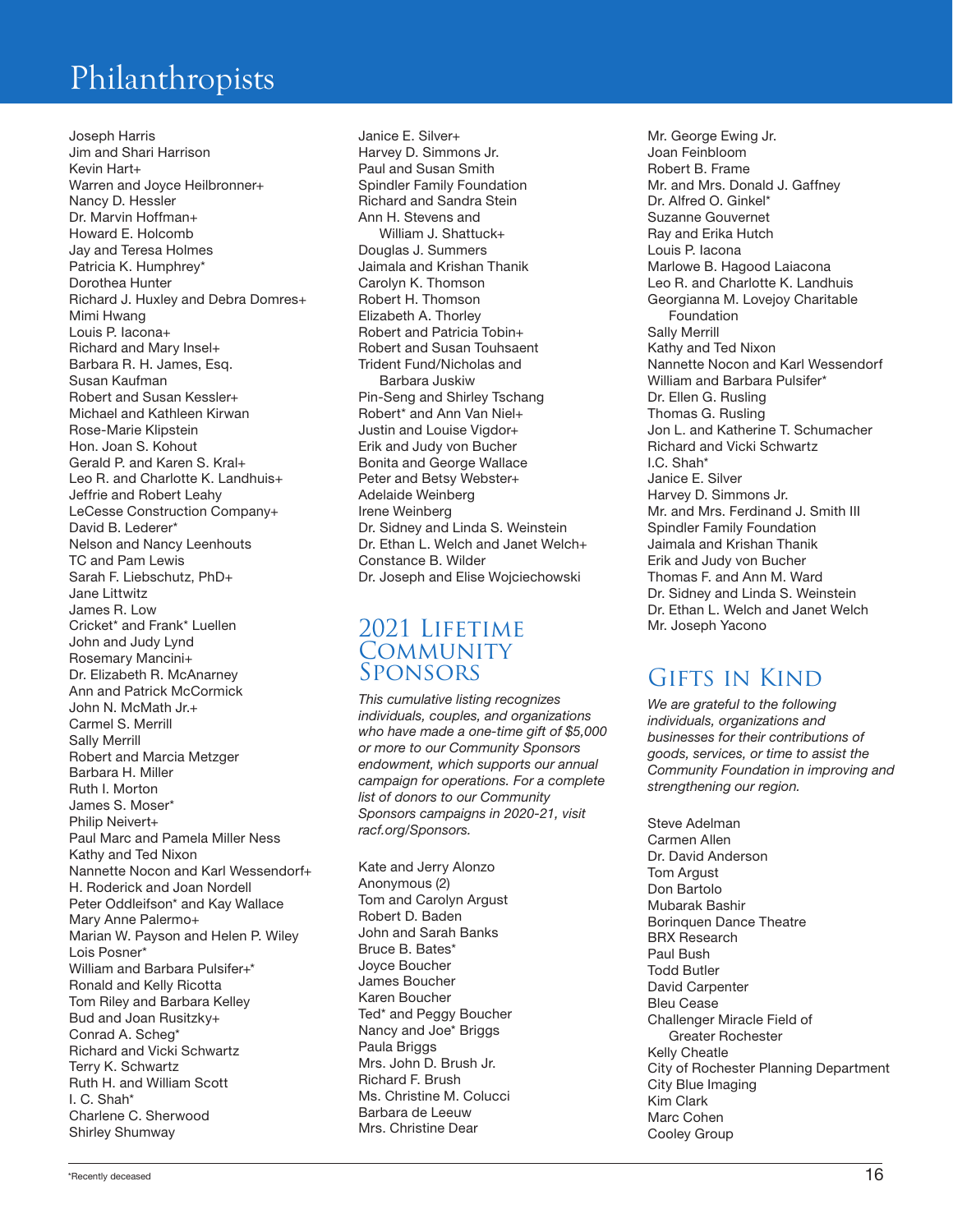David DelMonte Rachel DeGuzman Gina DiMonda Valentino Dixon Shawn Dunwoody Empire State Development staff Erica Fee Bill Ferguson Joseph A. Floreano Rochester Riverside Convention Center Frontier Field Staff Ganondagan State Historic Site Susan Gasparino Meridith Howie Amy Hsi Danielle Jackson Jeanette and Peter Jemison Meg Joseph Ronald Kampff Amanda Kinton Photography Martin Leary LiDestri Beverages Curt Long Chris Manelli Dan Mason Dr. Michael Mendoza Larry Moss New York State Empire State Development Corp. Marty Nott Suzanne O'Connor Hillary Olson Denishea Ortiz Clay Osborne Palmyra Community Center Nicholas Proukou Annette Ramos Phillip Ramos ROCmusic Collaborative Orlando Rivera Brittany Rumph James Schnell Greg Smith Tiana Stephens The Penthouse at One East Avenue/ Brittany Brandt Tashanda Thomas Erin Turpin United Way of Greater Rochester and the Finger Lakes Catherine Valleroy Brad VanAuken Adam Vars Peter Vars Dr. Stuart Weiss Erez Ziv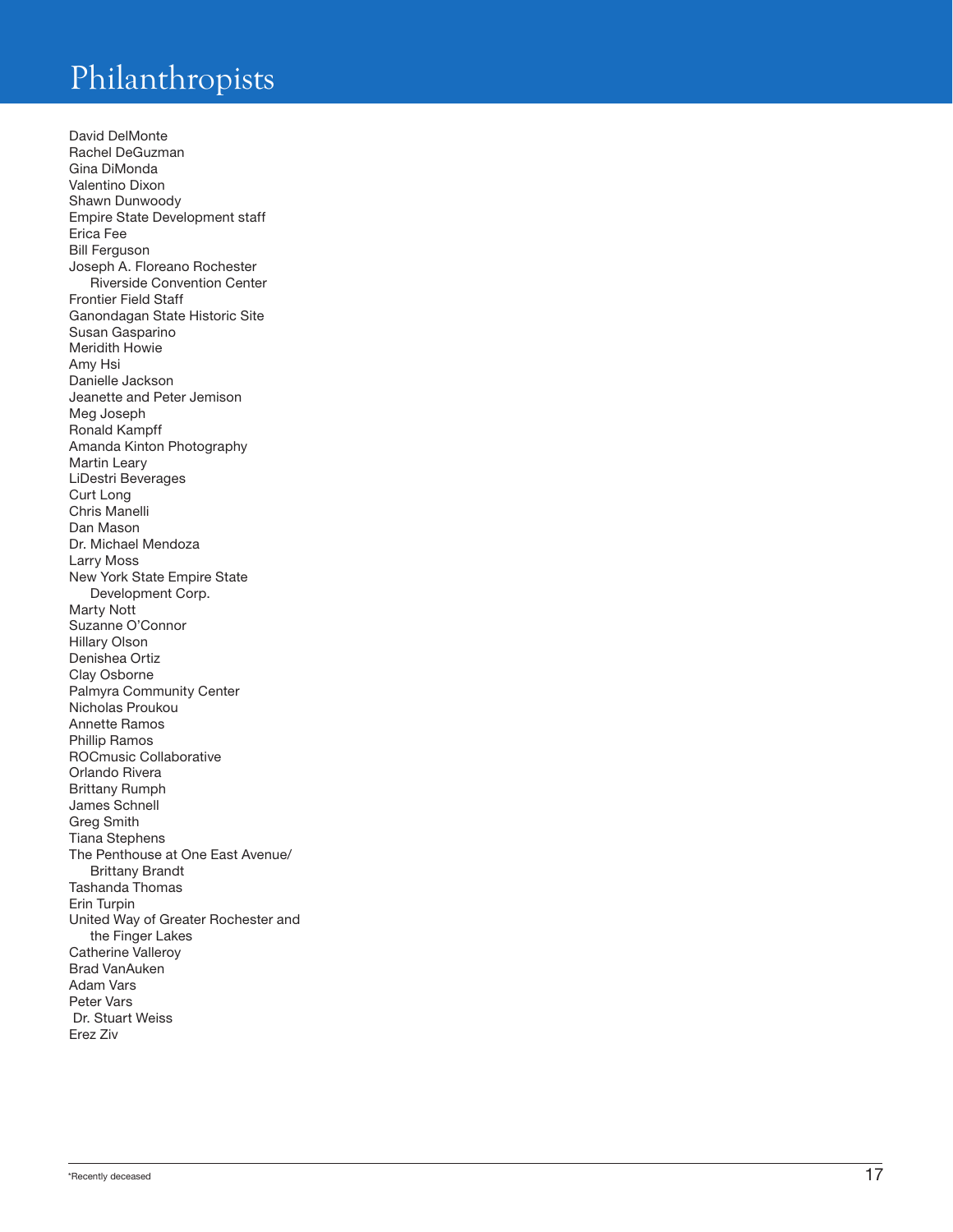## *Giving Together for Impact*

At Rochester Area Community Foundation, you can provide ongoing support to communities now and in the future by creating flexible or broad-purpose funds that allow us to nurture high-impact initiatives, convene diverse community partners, and support cutting-edge programs that are important to the vitality of the region. You can also create "your fund, your way" for personalized giving that helps your favorite charity or cause.

If you are interested in learning more about the different ways you can create a named fund, visit *racf.org/Fund-Options* or call our Philanthropic Engagement team at 585.341.4331. To support the efforts of existing funds, you may make a donation at *racf.org/Donate.*

The following lists contain only new named funds established from April 1, 2020 through March 31, 2021 — as well as those that converted to Forever Funds. Fund balances are current as of March 31, 2021. At the request of some donors, fund names or balances have been omitted.

#### FUNDS THAT SUPPORT THE **COMMUNITY**

#### Forever Funds

*These funds support the community and the Community Foundation's role as a catalyst for positive, enduring change. The flexibility of Forever Funds provides and effective means to match donor generosity with the dynamic nature of our region's ever-changing needs.* 

#### Anna R. Bundschuh Community

Impact Fund, 2020: A bequest from a Penfield resident, passionate about her community and involved in many local organizations, established this fund to support the changing needs of the community. \$28,802

#### Marion and Harry Fulbright Fund,

2021: At the donors' passing and at their request, this fund converted to support general community purposes. \$124,894

Kate and Sol Karch Fund, 2020: A bequest from a Pittsford resident established this fund in memory of her parents to benefit the changing needs of the community. \$109,539

David B. Lederer Fund, 2020: A bequest from a supporter of the Community Foundation established this fund to address the changing needs of the community. \$141,499

#### James S. and Ruth A. Moser Fund,

2021: A bequest from a Pittsford couple established this fund to address poverty and its root causes by seeking input from individuals who live in poverty. \$202,451

#### **FUNDS THAT** Support Causes

*People who have a passion for making a difference in broad or specific areas of interest know they can rely on the Community Foundation's expertise to evaluate and select appropriate local nonprofit organizations to receive grants from their funds.*

#### Field of Interest Funds

*A field of interest fund ensures permanent support for a donor's favorite charitable interests.*

Arts Prevail Fund, 2020: Established during the COVID-19 pandemic to provide adaptive equipment and technology to help arts organizations reopen or resume operations, promote racial equity in the arts, and use art forms to document this historic moment in time, including the local racial equity movement and COVID-19.

COVID Education Fund, 2020: This fund accepted gifts from donors and Community Foundation funds to ensure that students get access to essential technology for online learning in order to keep up with school assignments and stave off learning loss while schools were closed during the COVID-19 pandemic.

#### David and Carol Laniak Family

Fund, 2021: A bequest from two avid community volunteers and leaders established this fund to support youth organizations and animal welfare, as well as health-related organizations and research of diseases like arthritis, Alzheimer's disease, and supranuclear palsy. \$387,260

Racial Equity Growth Fund, 2020: Established by the Community Foundation to improve racial equity by investing invest in BIPOC nonprofit leaders and their career development, supporting innovative ideas to form BIPOC-led nonprofits, and providing funding for racial equity education and training, primarily for small businesses.

Reifsteck Family Fund, 2020: At the donor's passing, this fund converted to one that assists African-American teenagers in Rochester who graduate from city high schools to adjust and adapt to the college environment. \$500,189

Dr. Burton Spiller Health Fund, 2021: A prominent Rochester orthodontist's bequest established this fund to provide services and support to people with Alzheimer's, AIDS, or glaucoma, increase access to care for those unable to afford it, or for research into quality of care. \$130,045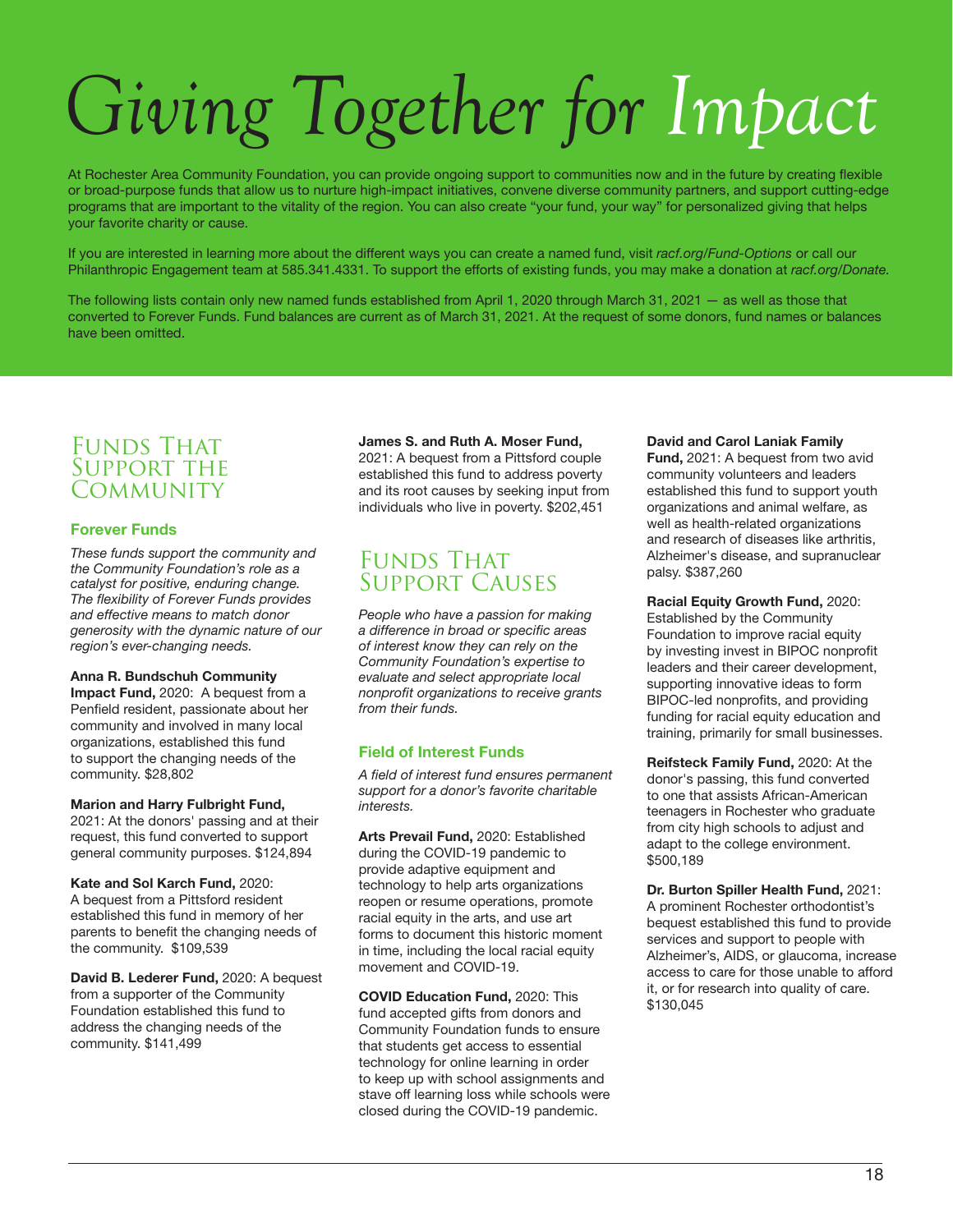## Funds

#### David and Grace Strong Family Fund,

2020: A Rochester native established this fund to reflect his interests and those of his late wife by supporting efforts to involve the city's youth in neighborhood projects that enhance the city's natural environment.

#### Wayne County Community Schools

Fund, 2020: This fund, established by the Wayne County Community Endowment, will support schools throughout the county and organizations that work with local youth. \$35,145

#### Scholarship Funds

*Joining with the Community Foundation, you can assist diligent students with their education by creating a scholarship fund. From April 1, 2020 to March 31, 2021, the Foundation awarded 554 scholarships totaling \$726,213 to help students pursuing college, trade school, advanced degrees, or special enrichment opportunities.*

Dr. Marlene Caroselli Excellence-in-Communication Scholarship, 2020: A bequest from this teacher, author, writer, and artist created a fund to support students with linguistic talents who want to pursue a related career in college. \$1,884,551

Patrick Caroselli Scholarship Award, 2020: A bequest from a teacher, author, writer, and artist established this fund, named for her father, to support graduating seniors in Monroe County whose parents immigrated to the United States and became citizens. \$1,133,276

#### FUNDS THAT SUPPORT CHARITIES

#### Designated Funds

*Individuals or organizations created thse funds to benefit specific charitable organizations. The Community Foundation ensures that these funds continue to be useful through the years. Typically, grants are distributed annually to the named organization(s).*

Aldridge Tinker Fund, 2020: At the donor's passing and at her request, this fund converted to one that provides annual and ongoing support to the arts, aging, and environmental organizations she loved. \$76,734

Jacqueline and Richard Archer Fund for The Little Theatre, 2021: A bequest from an advocate of the arts to support ongoing efforts at Rochester's independent arts movie theater. \$132,952

Gregory Allen Burkett Memorial Scholarship Fund, 2020: Established in memory of a dear friend to provide assistance to Rochester City School District students through the Urban League of Rochester's Black Scholars program. \$39,174

Enslein Designated Fund, 2020: A terminated pooled life income fund established this fund to provide ongoing support to Temple B'rith Kodesh. \$142,175

Shashi Gholkar Memorial Scholarship Fund, 2020: The widow and daughters of a longtime Rochester resident and businessman established this fund to honor his memory by providing financial support to local college-bound students from low-income households. \$37,370

Hillside Children's Foundation General Endowment Fund, 2021: Harry Lang Jr. established this fund during his lifetime and seeded it with a gift from his estate to provide ongoing support to the agency where he spent 42 years ensuring highquality services were offered to children and families. \$51,296

#### Louis P. and Betty A. Iacona Foodlink

Fund, 2020: Established by a community philanthropist interested in helping those in need, this fund will help defray the organization's costs related to food acquisition and distribution throughout the region.

Macedon Public Library Fund, 2020: A generous gift from the Bullis Fund established this fund to provide ongoing support to this library in Wayne County. \$121,618

Martin and Suzanne Suter Fund for ABVI-Goodwill, 2020: Established to support this agency, which supports those who are blind or visually impaired and provides many other critical services to the Greater Rochester community.

Dr. Burton Spiller Opera Enrichment Fund: A bequest by a prominent Rochester orthodontist created this fund to support undergraduate or graduate opera students at the Eastman School of Music and the Samuel B. and Ann R. Spiller Memorial Creative Writing Award at LeRoy High School. \$84,460

The Van Haneghan Fund for Palmyra, New York, 2020: A couple who graduated from the Palmyra-Macedon Central School District, and later taught there, established this fund to fulfill their philanthropic goals by supporting the needs of students and the Wayne County community they once called home.

#### Organization Endowment

*Nonprofit organizations that place their endowments with the Community Foundation enjoy permanent stewardship, access to planned giving tools, and the benefit of participating in a multimillion-dollar investment pool.*

Aurora House Fund, 2020: This fund supports the comfort care/hospice home in Spencerport and sustains its vital work for years to come.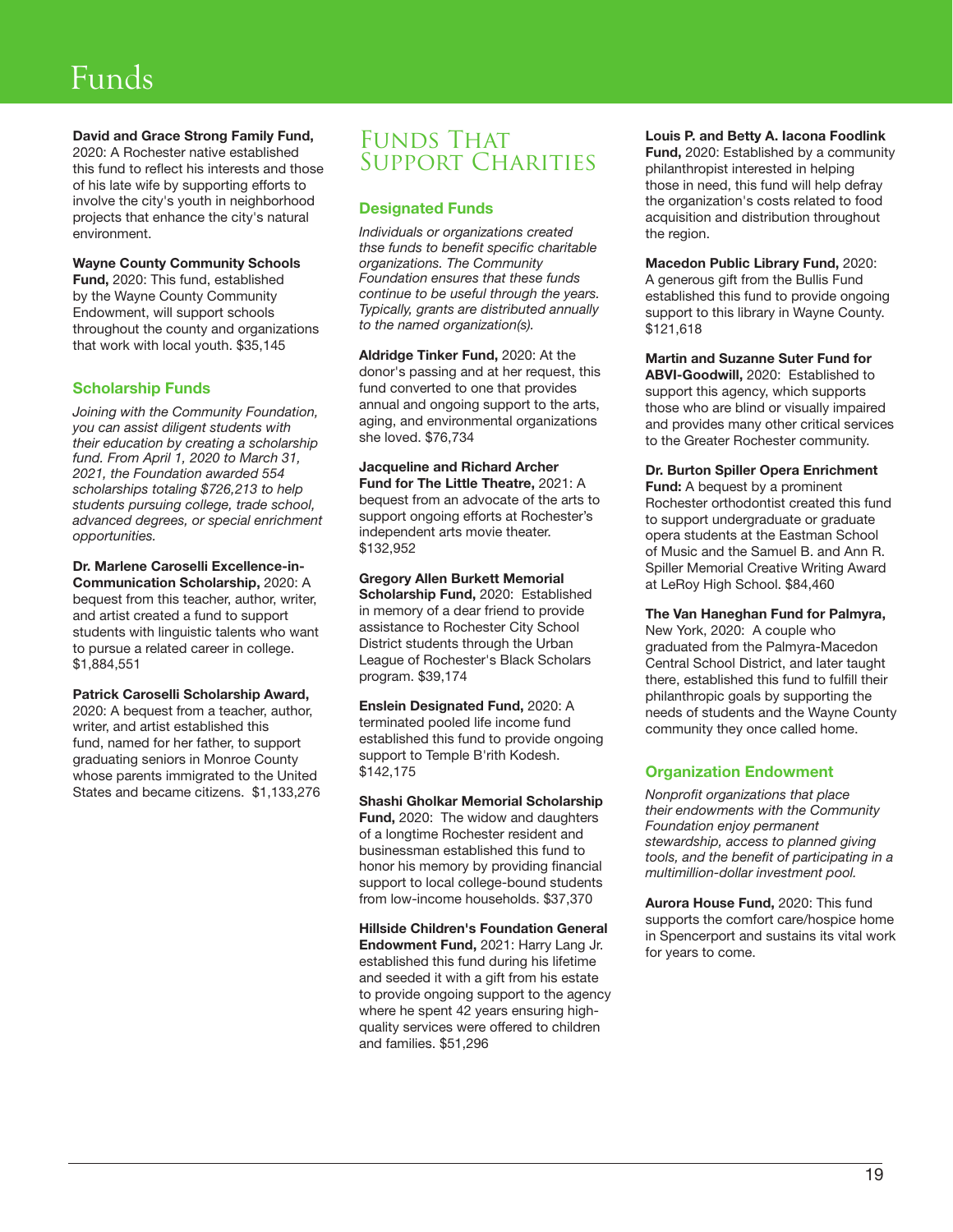## Funds

#### Advised Funds

*Individuals, families, and businesses may recommend grants from their funds to nonprofit organizations in our eight-county region and beyond. The Community Foundation provides grant suggestions, information on community needs, administration, and investment management.* 

#### Stephen Craxton Family Fund,

2020: Established by a Rochester resident to support humanitarian work in underdeveloped and developing countries that provides tangible benefits to individuals and communities.

#### Jonathan Drescher Recovery

Memorial Fund, 2021: Established in memory of Jon Drescher to support those in recovery seeking to acquire the education and certification needed to become Peer Support Recovery Advocates.

Mary Kay Hayes Charitable Fund, 2020: Family and friends established this fund to honor the legacy of a woman who cared deeply about the educational, emotional, and physical needs of children, young adults, and those with developmental disabilities. She was also committed to helping animals in need. \$85,725

Narang Family Charitable Fund, 2020: A Pittsford family established this fund to support their philanthropic goals.

Jerry and Janice Rachfal Charitable

Fund, 2020: A local couple established this fund as a continuation of their commitment to give back to the community that has been their home for 51 years. \$108,225

#### Michael J. Valentine Charitable

Fund, 2020: Established in memory of Michael, who was a respected inventor and trademark author, and beloved husband, father, grandfather, uncle, cousin, and friend, to support charitable organizations that reflect his values and memories.

Wayne Emergency Relief Fund, 2020: Established by the Wayne County Community Endowment to support pandemic-related community needs throughout the county.

#### Yates Emergency Relief Fund, 2020:

Established by the Yates Community Endowment to provide emergency, recovery, and resiliency funding to address pandemic-related community needs throughout Yates County.